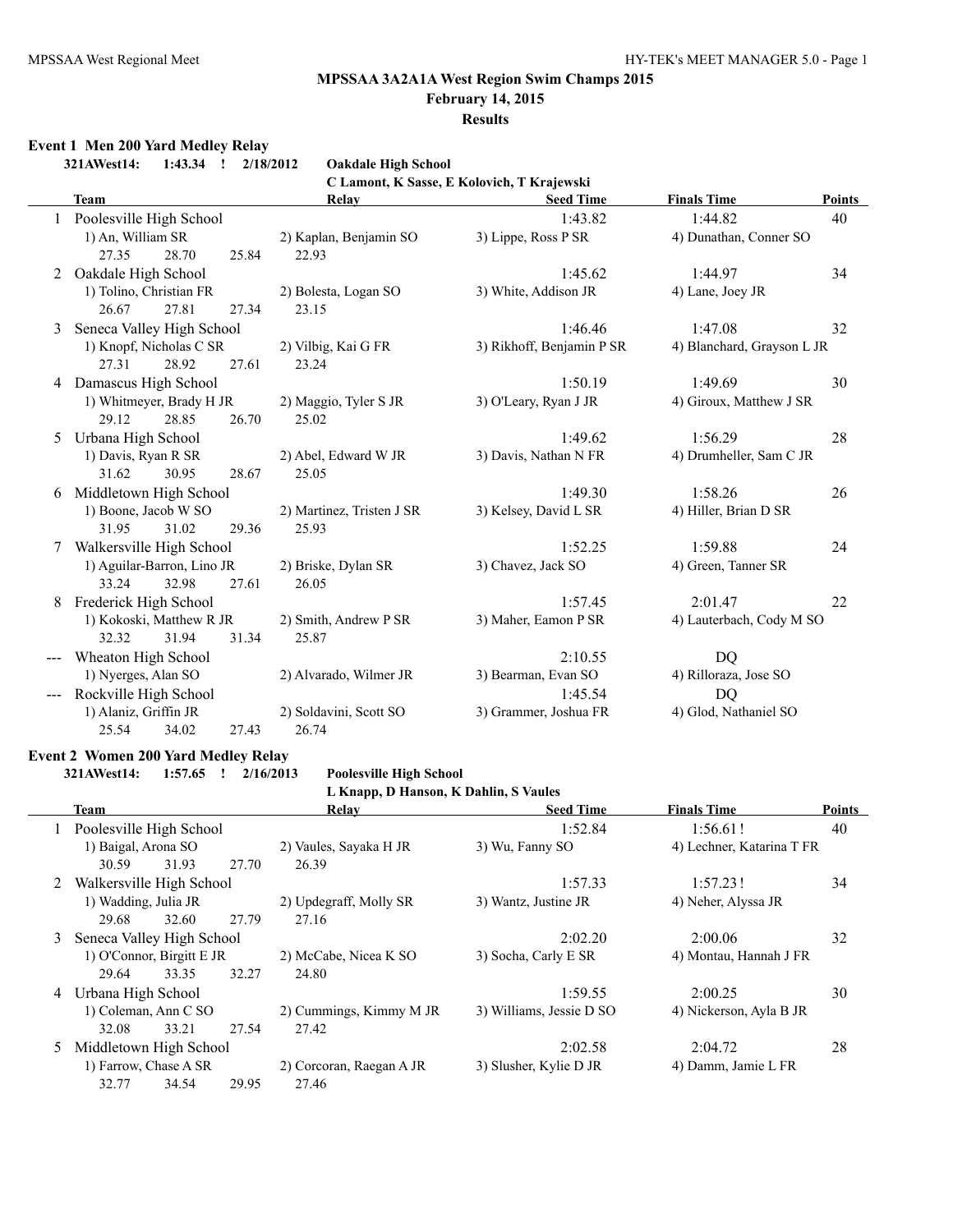#### **February 14, 2015 Results**

## **(Event 2 Women 200 Yard Medley Relay)**

|    | Team                                   |       | Relay                                 | <b>Seed Time</b>             | <b>Finals Time</b>        | <b>Points</b> |
|----|----------------------------------------|-------|---------------------------------------|------------------------------|---------------------------|---------------|
| 6  | Oakdale High School                    |       |                                       | 2:04.23                      | 2:05.49                   | 26            |
|    | 1) DeBord, Ceclia FR<br>32.55<br>35.07 | 30.24 | 2) Betancourt, Mikayla SO<br>27.63    | 3) Courtney, Jacqueline SR   | 4) Thomas, Annie SO       |               |
|    | 7 Rockville High School                |       |                                       | 2:05.65                      | 2:07.80                   | 24            |
|    | 1) Stewart, Alexa SO                   | 29.80 | 2) Hurley-Novatny, Amelia SR<br>29.42 | 3) Kumagai, Akari SR         | 4) Lyhus, Claire FR       |               |
| 8  | Damascus High School                   |       |                                       | 2:04.03                      | 2:08.29                   | 22            |
|    | 1) Quade, Savannah D JR<br>33.39       |       | 2) Holt, Julia E SR<br>28.81          | 3) Langworthy, Anna L JR     | 4) Byrnes, Jamie SO       |               |
| 9  | Frederick High School                  |       |                                       | 2:06.38                      | 2:09.18                   | 18            |
|    | 1) Nelson, Samantha R SR               |       | 2) Rossman, Allison G FR              | 3) Schattenberg, Karlie E JR | 4) Chamblee, Kennedy M JR |               |
|    | 31.94<br>39.48                         | 29.39 | 28.37                                 |                              |                           |               |
| 10 | Catoctin High School                   |       |                                       | 2:21.22                      | 2:24.01                   | 14            |
|    | 1) Seiss, Jenna M SR                   |       | 2) Kennedy, Stephanie A JR            | 3) Sellers, Caitlyn M JR     | 4) Stafford, Kelsey R SR  |               |
|    | 35.44<br>40.31                         | 33.74 | 34.52                                 |                              |                           |               |
| 11 | Wheaton High School                    |       |                                       | 2:50.03                      | 2:53.37                   | 12            |
|    | 1) Chaisson, Tara SR                   |       | 2) Reside, Sarah SO                   | 3) Chatterjee, Priya JR      | 4) Tiu, Arianne SO        |               |
|    | 43.23<br>50.12                         | 42.90 | 37.12                                 |                              |                           |               |

## **Event 3 Men 200 Yard Freestyle**

#### **321AWest14: 1:47.52 ! 2/15/2014 Griffin Alaniz ROC**

|    | <b>Name</b>          |       | Yr School                    | <b>Seed Time</b> | <b>Finals Time</b> | <b>Points</b>    |
|----|----------------------|-------|------------------------------|------------------|--------------------|------------------|
|    | Pressly, John P      |       | SO Middletown High School    | 1:54.93          | 1:48.16            | 20               |
|    | 24.42<br>26.64       | 28.39 | 28.71                        |                  |                    |                  |
|    | Jagodits, Theodore B |       | SO Poolesville High School   | 1:48.40          | 1:50.44            | 17               |
|    | 24.65<br>27.81       | 28.91 | 29.07                        |                  |                    |                  |
| 3  | Kim, Justin B        |       | SO Poolesville High School   | 1:49.28          | 1:51.44            | 16               |
|    | 25.09<br>28.10       | 29.31 | 28.94                        |                  |                    |                  |
| 4  | Maggio, Tyler S      |       | JR Damascus High School      | 1:53.37          | 1:51.99            | 15               |
|    | 28.27<br>25.91       | 28.64 | 29.17                        |                  |                    |                  |
| 5  | Verby, James         |       | SO Oakdale High School       | 1:54.35          | 1:57.35            | 14               |
|    | 26.38<br>29.06       | 30.90 | 31.01                        |                  |                    |                  |
| 6  | Giroux, Matthew J    |       | SR Damascus High School      | 1:55.33          | 1:58.54            | 13               |
|    | 26.82<br>30.36       | 30.99 | 30.37                        |                  |                    |                  |
|    | Guardado, Tony       |       | FR Rockville High School     | 1:53.83          | 1:59.26            | 12               |
|    | 26.85<br>30.06       | 30.98 | 31.37                        |                  |                    |                  |
| 8  | Tostenson, William R |       | JR Frederick High School     | 1:59.52          | 1:59.32            | 11               |
|    | 26.56<br>30.12       | 31.74 | 30.90                        |                  |                    |                  |
| 9  | Bearman, Evan        |       | SO Wheaton High School       | 1:56.66          | 2:00.49            | 9                |
|    | 26.00<br>29.98       | 32.67 | 31.84                        |                  |                    |                  |
| 10 | Nam, Kevin           |       | SR Urbana High School        | 2:04.59          | 2:02.76            | $\boldsymbol{7}$ |
|    | 27.93<br>30.72       | 32.65 | 31.46                        |                  |                    |                  |
| 11 | Boone, Jacob W       |       | SO Middletown High School    | 2:07.95          | 2:08.61            | 6                |
|    | 28.51<br>31.94       | 33.89 | 34.27                        |                  |                    |                  |
| 12 | Simmons, Joshua      |       | SR Walkersville High School  | 2:06.23          | 2:08.70            | 5                |
|    | 29.18<br>31.93       | 33.74 | 33.85                        |                  |                    |                  |
| 13 | Barr, Thomas         |       | FR Rockville High School     | 2:17.82          | 2:14.99            | 4                |
|    | 30.61<br>33.42       | 35.55 | 35.41                        |                  |                    |                  |
|    | 14 Drumheller, Sam C |       | JR Urbana High School        | 2:16.98          | 2:19.24            | 3                |
|    | 29.91<br>33.86       | 37.34 | 38.13                        |                  |                    |                  |
| 15 | Bogren, Riley W      |       | SR Seneca Valley High School | 2:18.03          | 2:20.24            | 2                |
|    | 32.58<br>36.47       | 36.16 | 35.03                        |                  |                    |                  |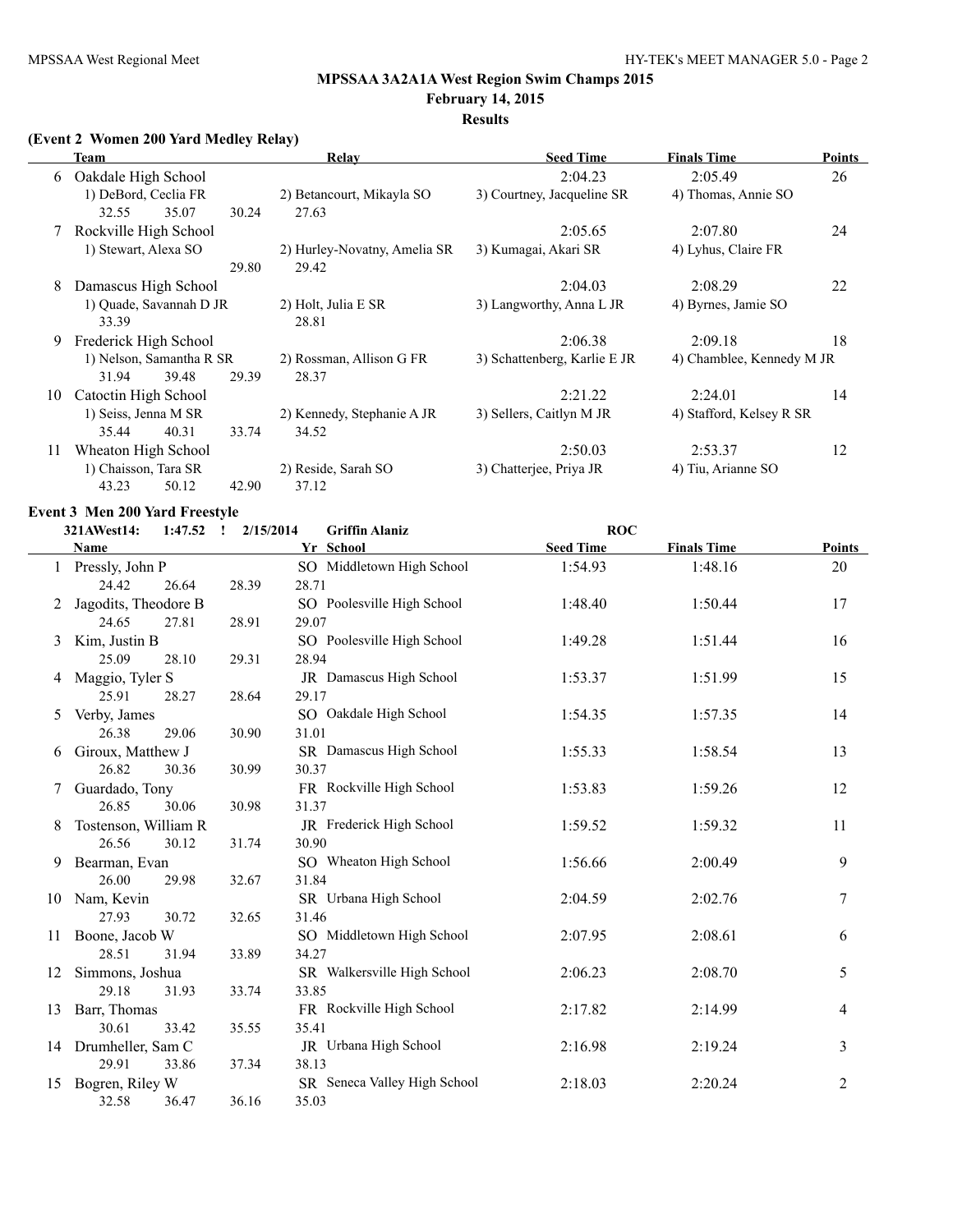## **Results**

## **(Event 3 Men 200 Yard Freestyle)**

|     | Name                |       | Yr School                    | <b>Seed Time</b> | <b>Finals Time</b> | <b>Points</b> |
|-----|---------------------|-------|------------------------------|------------------|--------------------|---------------|
| 16  | Schnepfe, Ryan      |       | JR Walkersville High School  | 2:27.08          | 2:24.81            |               |
|     | 31.77<br>36.90      | 38.96 | 37.18                        |                  |                    |               |
|     | Maher, Eamon P      |       | SR Frederick High School     | 2:31.22          | 2:29.40            |               |
|     | 37.49<br>30.66      | 41.01 | 40.24                        |                  |                    |               |
| 18  | Thornton, Brandon B |       | SR Brunswick High School     | 2:40.29          | 2:33.87            |               |
|     | 31.98<br>36.52      | 43.07 | 42.30                        |                  |                    |               |
| 19. | Saundry, Andrew D   |       | SR Seneca Valley High School | 2:36.44          | 2:36.47            |               |
|     | 32.32<br>37.41      | 42.39 | 44.35                        |                  |                    |               |
|     | Askounes, Zach      |       | FR Oakdale High School       | 2:01.06          | DQ                 |               |
|     | 30.13<br>27.12      | 31.96 | 30.83                        |                  |                    |               |
|     | Ferreira, Rafael    |       | Wheaton High School<br>SR    | 3:40.60          | <b>NS</b>          |               |

## **Event 4 Women 200 Yard Freestyle**

|    | 321AWest14:                | $1:54.99$ ! | 2/18/2012 | <b>Chelsea N Vanderweele</b>      | <b>NWD</b>       |                    |              |
|----|----------------------------|-------------|-----------|-----------------------------------|------------------|--------------------|--------------|
|    | Name                       |             |           | Yr School                         | <b>Seed Time</b> | <b>Finals Time</b> | Points       |
|    | 1 Song, Dorit G            |             |           | SR Poolesville High School        | 1:59.02          | 1:58.36            | 20           |
|    | 27.58                      | 30.18       | 30.67     | 29.93                             |                  |                    |              |
|    | 2 Wang, Julia X            |             |           | FR Poolesville High School        | 2:01.26          | 1:58.95            | 17           |
|    | 27.71                      | 29.81       | 30.31     | 31.12                             |                  |                    |              |
| 3  | Updegraff, Molly           |             |           | SR Walkersville High School       | 2:01.78          | 2:03.24            | 16           |
|    | 29.03                      | 30.63       | 31.56     | 32.02                             |                  |                    |              |
|    | 4 Grisez, Jessica D        |             |           | SR Brunswick High School          | 2:05.47          | 2:04.22            | 15           |
|    | 28.98                      | 31.71       | 31.77     | 31.76                             |                  |                    |              |
|    | 5 Verby, Maddy             |             |           | SO Oakdale High School            | 2:04.87          | 2:05.64            | 14           |
|    | 28.50                      | 31.62       | 33.19     | 32.33                             |                  |                    |              |
|    | 6 Langworthy, Anna L       |             |           | JR Damascus High School           | 2:07.46          | 2:06.23            | 13           |
|    | 29.26                      | 32.05       | 32.71     | 32.21                             |                  |                    |              |
| 7  | Burrow, Christie           |             |           | SR Oakdale High School            | 2:07.76          | 2:06.93            | 12           |
|    | 29.92                      | 32.40       | 32.69     | 31.92                             |                  |                    |              |
| 8  | Morris, Adrianna L         |             |           | SO Urbana High School             | 2:17.93          | 2:12.34            | 11           |
|    | 30.46                      | 32.68       | 34.34     | 34.86                             |                  |                    |              |
|    | 9 Schattenberg, Karlie E   |             |           | JR Frederick High School          | 2:09.82          | 2:12.37            | 9            |
|    | 29.58                      | 33.01       | 34.65     | 35.13                             |                  |                    |              |
|    | 10 Quade, Savannah D       |             |           | JR Damascus High School           | 2:21.12          | 2:14.00            | 7            |
|    | 30.38                      | 34.15       | 35.65     | 33.82                             |                  |                    |              |
|    | 11 Plum, Kaitlin           |             |           | JR Walkersville High School       | 2:11.79          | 2:14.58            | 6            |
|    | 30.28                      | 33.81       | 35.42     | 35.07                             |                  |                    |              |
|    | 12 Damm, Jamie L           |             |           | FR Middletown High School         | 2:15.95          | 2:14.85            | 5            |
|    | 30.16                      | 33.87       | 35.28     | 35.54                             |                  |                    |              |
|    | 13 Edsall, Olivia M        |             |           | JR Middletown High School         | 2:21.99          | 2:18.78            | 4            |
|    | 30.94                      | 35.27       | 36.38     | 36.19                             |                  |                    |              |
|    | 14 Effland, Taylor A       |             |           | FR Frederick High School          | 2:23.88          | 2:19.41            | 3            |
|    | 32.25                      | 35.48       | 36.22     | 35.46                             |                  |                    |              |
| 15 | Seiss, Jenna M             |             |           | SR Catoctin High School           | 2:25.53          | 2:26.92            | 2            |
|    | 32.68                      | 37.20       | 38.81     | 38.23                             |                  |                    |              |
| 16 | Bogren, Ella G             |             |           | FR Seneca Valley High School      | 2:28.81          | 2:27.09            | $\mathbf{1}$ |
|    | 33.38                      | 37.36       | 38.57     | 37.78                             |                  |                    |              |
| 17 | Shaughnessy, Bridget C     |             |           | SO Seneca Valley High School      | 2:28.25          | 2:27.67            |              |
|    | 33.47                      | 37.61       | 39.49     | 37.10                             |                  |                    |              |
|    | 18 Dingee, Carly S         |             |           | JR Urbana High School             | 2:29.72          | 2:33.36            |              |
|    | 34.28                      | 39.19       | 40.43     | 39.46<br>SO Rockville High School |                  |                    |              |
|    | 19 Burt, Samantha<br>34.89 | 40.66       | 44.73     | 42.29                             | 2:40.03          | 2:42.57            |              |
|    |                            |             |           |                                   |                  |                    |              |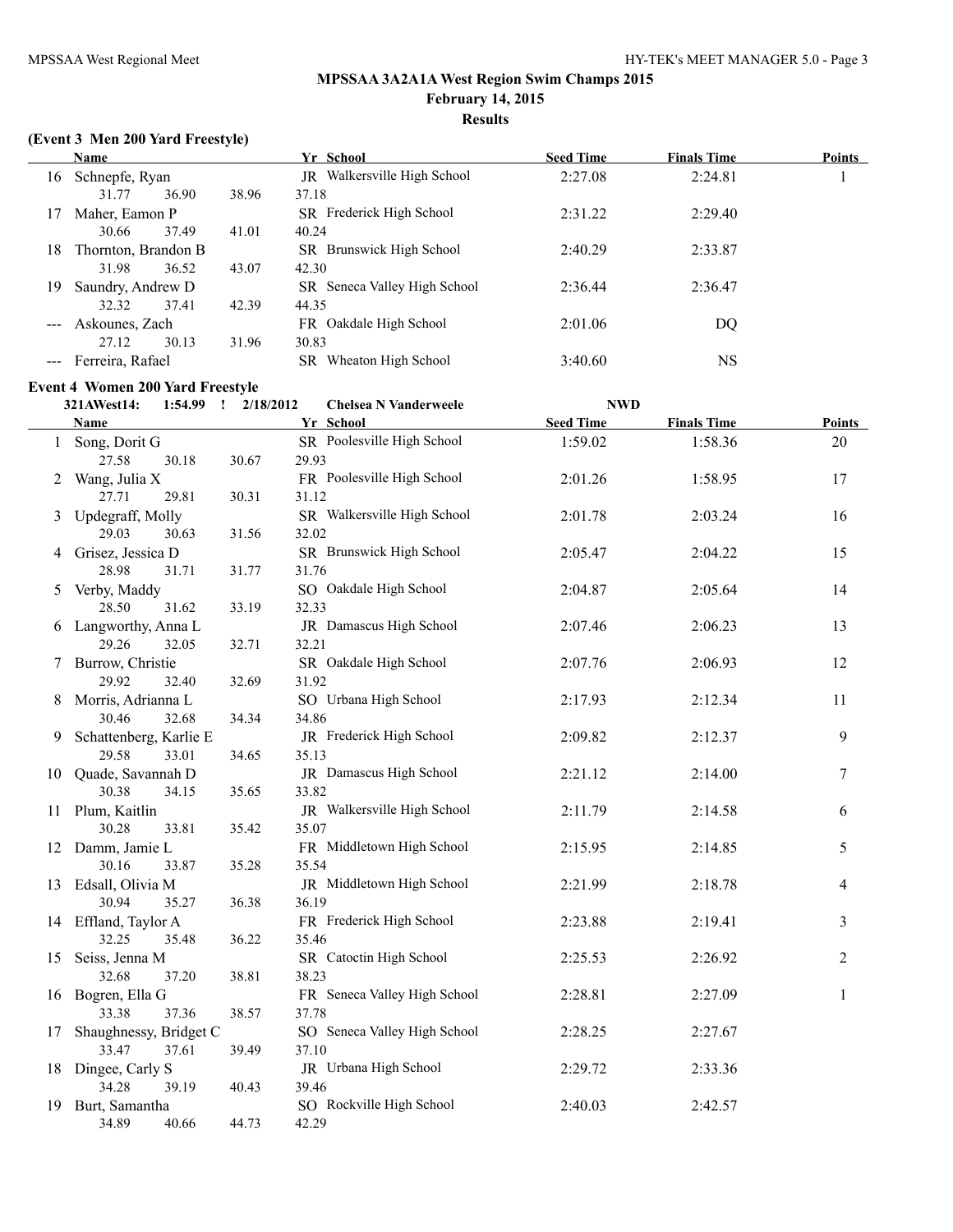# **Results**

## **(Event 4 Women 200 Yard Freestyle)**

|    | <b>Name</b>             |         | Yr School                | <b>Seed Time</b> | <b>Finals Time</b> | <b>Points</b> |
|----|-------------------------|---------|--------------------------|------------------|--------------------|---------------|
| 20 | Toussaint, Eileen       |         | FR Rockville High School | 2:48.20          | 2:49.57            |               |
|    | 34.02<br>43.68          | 1:31.87 |                          |                  |                    |               |
| 21 | Schneider, Lexi E       |         | SO Brunswick High School | 2:51.60          | 2:50.53            |               |
|    | 37.07<br>45.49          | 45.71   | 42.26                    |                  |                    |               |
| 22 | Barth, Hannah M         |         | SR Catoctin High School  | 3:02.89          | 2:57.20            |               |
|    | 44.07<br>40.21          | 47.36   | 45.56                    |                  |                    |               |
| 23 | Chatterjee, Priya       |         | JR Wheaton High School   | 3:05.69          | 3:03.76            |               |
|    | 47.65<br>41.16          | 49.10   | 45.85                    |                  |                    |               |
| 24 | Chaisson, Tara          |         | SR Wheaton High School   | 3:20.52          | 3:23.33            |               |
|    | 49.35<br>40.33          | 54.60   | 59.05                    |                  |                    |               |
|    | Event 5 Men 200 Yard IM |         |                          |                  |                    |               |

|    | 321AWest14:<br>$2:01.50$ !           | 2/15/2014 | <b>Ryan J O'Leary</b>             | <b>DAM</b>       |                    |                |
|----|--------------------------------------|-----------|-----------------------------------|------------------|--------------------|----------------|
|    | Name                                 |           | Yr School                         | <b>Seed Time</b> | <b>Finals Time</b> | Points         |
|    | 1 Lin, Kevin                         |           | FR Urbana High School             | 1:59.73          | 1:59.16!           | 20             |
|    | 30.49<br>25.56                       | 35.66     | 27.45                             |                  |                    |                |
|    | 2 Oland, Remington R                 |           | SO Catoctin High School           | 2:00.91          | 2:00.99!           | 17             |
|    | 25.84<br>29.60                       | 36.75     | 28.80                             |                  |                    |                |
|    | 3 O'Leary, Ryan J                    |           | JR Damascus High School           | 2:00.63          | 2:03.04            | 16             |
|    | 27.33<br>32.01                       | 34.11     | 29.59                             |                  |                    |                |
|    | 4 Kaplan, Benjamin                   |           | SO Poolesville High School        | 2:06.61          | 2:08.23            | 15             |
|    | 28.20<br>34.00                       | 35.55     | 30.48                             |                  |                    |                |
| 5. | Bonvillain, Tim                      |           | SO Damascus High School           | 2:08.41          | 2:08.69            | 14             |
|    | 26.86<br>33.82                       | 36.47     | 31.54                             |                  |                    |                |
| 6. | Mood, Collin                         |           | FR Oakdale High School            | 2:10.80          | 2:10.52            | 13             |
|    | 28.62<br>33.74                       | 37.92     | 30.24                             |                  |                    |                |
|    | 7 Vilbig, Kai G                      |           | FR Seneca Valley High School      | 2:09.53          | 2:10.71            | 12             |
|    | 29.47<br>32.94                       | 37.04     | 31.26                             |                  |                    |                |
| 8. | Lindell, Zachary S                   |           | JR Frederick High School          | 2:11.55          | 2:12.82            | 11             |
|    | 28.66<br>32.96                       | 41.34     | 29.86                             |                  |                    |                |
|    | 9 Umansky, David S                   |           | FR Poolesville High School        | 2:10.54          | 2:13.22            | 9              |
|    | 36.09<br>27.34                       | 38.89     | 30.90                             |                  |                    |                |
|    | 10 Glod, Nathaniel<br>30.31<br>38.17 | 42.60     | SO Rockville High School<br>33.88 | 2:26.32          | 2:24.96            | 7              |
|    | 11 Davis, Ryan R                     |           | SR Urbana High School             | 2:35.77          | 2:29.81            |                |
|    | 31.27<br>38.23                       | 43.55     | 36.76                             |                  |                    | 6              |
| 12 | Spadaro, Ryan                        |           | SO Oakdale High School            | 2:31.28          | 2:30.65            | 5              |
|    | 30.37<br>40.45                       | 43.34     | 36.49                             |                  |                    |                |
| 13 | Gonzalez, Kevin I                    |           | SR Seneca Valley High School      | 2:34.14          | 2:32.18            | 4              |
|    | 29.71<br>40.65                       | 47.18     | 34.64                             |                  |                    |                |
|    | 14 Springer, Hayden C                |           | SO Middletown High School         | 2:32.58          | 2:33.38            | 3              |
|    | 29.56<br>39.36                       | 53.15     | 31.31                             |                  |                    |                |
| 15 | Sheppard, Tyler C                    |           | SO Middletown High School         | 2:26.03          | 2:34.44            | $\overline{2}$ |
|    | 30.33<br>38.36                       | 51.35     | 34.40                             |                  |                    |                |
|    | 16 Briske, Dylan                     |           | SR Walkersville High School       | 2:55.13          | 2:41.59            | 1              |
|    | 34.19<br>42.67                       | 47.35     | 37.38                             |                  |                    |                |
|    | 17 Green, Tanner                     |           | SR Walkersville High School       | 2:44.04          | 2:42.55            |                |
|    | 33.70<br>43.02                       | 50.44     | 35.39                             |                  |                    |                |
|    | 18 Hamblen, Jacob R                  |           | FR Frederick High School          | 2:47.64          | 2:46.26            |                |
|    | 1:19.16<br>1:27.10                   |           |                                   |                  |                    |                |
|    | Nyerges, Alan                        |           | SO Wheaton High School            | 2:57.44          | DQ                 |                |
|    | 39.25<br>42.94                       | 52.08     | 40.74                             |                  |                    |                |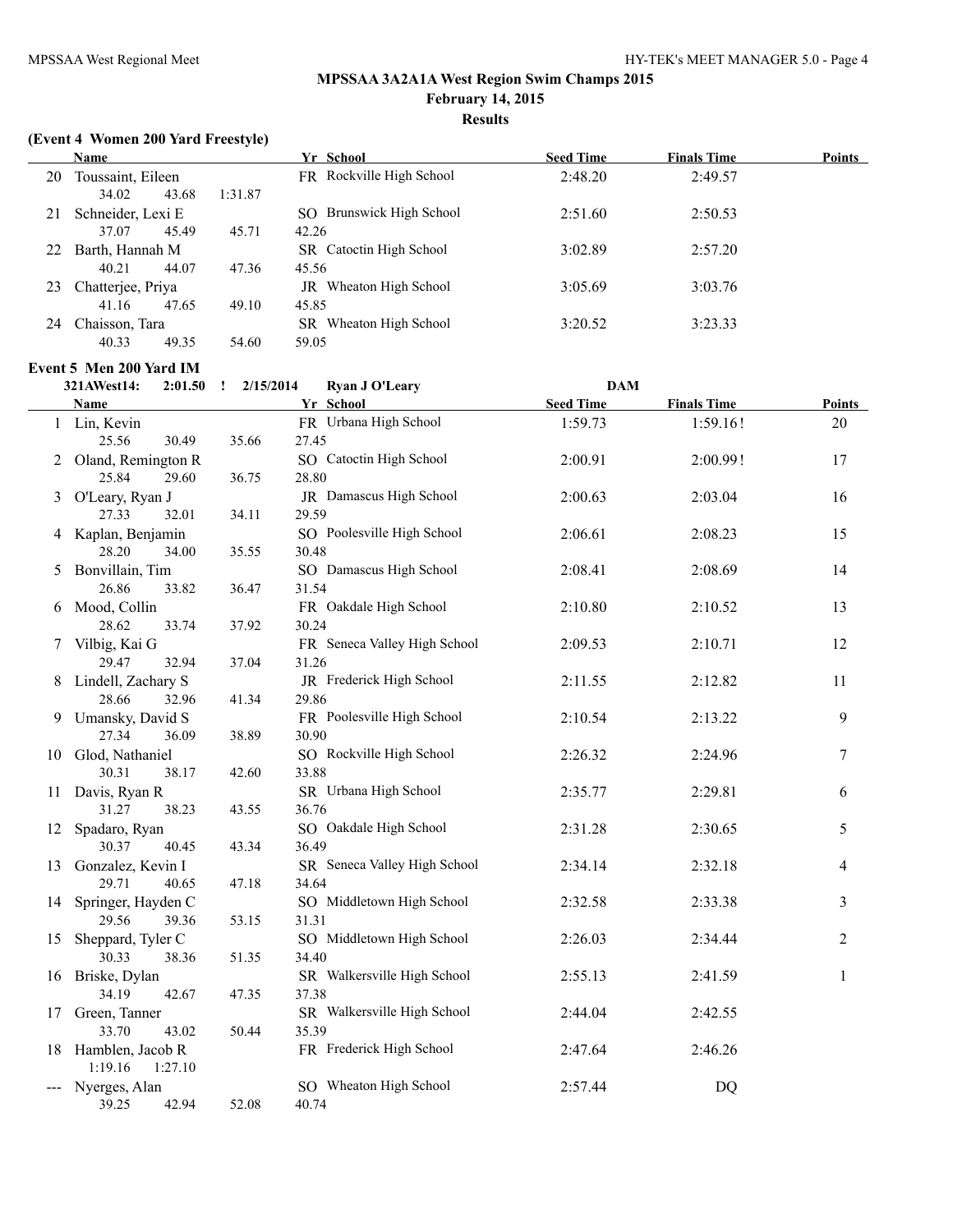**February 14, 2015**

#### **Results**

# **(Event 5 Men 200 Yard IM)**

|    | <b>Name</b>                      |                           | Yr School                    | <b>Seed Time</b> | <b>Finals Time</b> | Points        |
|----|----------------------------------|---------------------------|------------------------------|------------------|--------------------|---------------|
|    | --- Phillips, Colin              |                           | FR Rockville High School     | 2:20.07          | <b>DQ</b>          |               |
|    | 30.26<br>35.85                   | 45.89                     | 33.25                        |                  |                    |               |
|    | <b>Event 6 Women 200 Yard IM</b> |                           |                              |                  |                    |               |
|    | 321AWest14:<br>2:13.93           | 2/18/2012<br>$\mathbf{I}$ | Diana B Hanson               | POO              |                    |               |
|    | <b>Name</b>                      |                           | Yr School                    | <b>Seed Time</b> | <b>Finals Time</b> | <b>Points</b> |
|    | 1 Williams, Jessie D             |                           | SO Urbana High School        | 2:18.15          | 2:17.61            | 20            |
|    | 29.98<br>35.93                   | 40.61                     | 31.09                        |                  |                    |               |
|    | 2 Lechner, Katarina T            |                           | FR Poolesville High School   | 2:16.13          | 2:17.68            | 17            |
|    | 29.84<br>34.31                   | 42.67                     | 30.86                        |                  |                    |               |
| 3  | Wadding, Julia                   |                           | JR Walkersville High School  | 2:20.21          | 2:19.02            | 16            |
|    | 30.07<br>34.05                   | 42.70                     | 32.20                        |                  |                    |               |
| 4  | Gilmer, Sydney                   |                           | SR Oakdale High School       | 2:24.90          | 2:20.43            | 15            |
|    | 31.59<br>34.62                   | 41.93                     | 32.29                        |                  |                    |               |
| 5  | O'Connor, Birgitt E              |                           | JR Seneca Valley High School | 2:25.46          | 2:22.49            | 14            |
|    | 30.12<br>34.83                   | 44.84                     | 32.70                        |                  |                    |               |
| 6  | Wu, Fanny                        |                           | SO Poolesville High School   | 2:18.27          | 2:24.29            | 13            |
|    | 30.80<br>37.39                   | 42.70                     | 33.40                        |                  |                    |               |
| 7  | Slusher, Kylie D                 |                           | JR Middletown High School    | 2:30.98          | 2:31.58            | 12            |
|    | 32.57<br>38.66                   | 43.56                     | 36.79                        |                  |                    |               |
| 8  | Martin, Madison E                |                           | SR Middletown High School    | 2:34.12          | 2:33.14            | 11            |
|    | 34.10<br>37.43                   | 45.61                     | 36.00                        |                  |                    |               |
| 9. | Smith, Mandy                     |                           | SO Oakdale High School       | 2:34.15          | 2:34.53            | 9             |
|    | 34.68<br>40.32                   | 45.23                     | 34.30                        |                  |                    |               |
| 10 | Myers, Anna S                    |                           | JR Frederick High School     | 2:36.61          | 2:36.79            | 7             |
|    | 34.79<br>40.23                   | 46.68                     | 35.09                        |                  |                    |               |
|    | 11 Hurley-Novatny, Amelia        |                           | SR Rockville High School     | 2:37.83          | 2:36.96            | 6             |
|    | 36.10<br>40.87                   | 44.59                     | 35.40                        |                  |                    |               |
|    | 12 Moreno, Annie                 |                           | SR Walkersville High School  | 2:38.93          | 2:39.08            | 5             |
|    | 33.29<br>41.40                   | 49.60                     | 34.79                        |                  |                    |               |
|    | 13 Sellers, Caitlyn M            |                           | JR Catoctin High School      | 2:40.97          | 2:42.12            | 4             |
|    | 34.65<br>40.31                   | 48.58                     | 38.58                        |                  |                    |               |
|    | 14 Holt, Julia E                 |                           | SR Damascus High School      | 2:43.17          | 2:42.17            | 3             |
|    | 35.57<br>40.54                   | 1:26.06                   |                              |                  |                    |               |
|    | 15 Seek, Haleigh G               |                           | FR Frederick High School     | 2:36.73          | 2:43.39            | 2             |
|    | 34.85<br>39.83                   | 52.05                     | 36.66                        |                  |                    |               |
|    | 16 Whitmeyer, Lindsey            |                           | FR Damascus High School      | 2:43.03          | 2:44.80            | 1             |
|    | 39.87<br>36.42                   | 49.38                     | 39.13                        |                  |                    |               |
| 17 | Socha, Carly E                   |                           | SR Seneca Valley High School | 2:46.37          | 2:46.01            |               |
|    | 33.04<br>44.58                   | 49.40                     | 38.99                        |                  |                    |               |
|    | 18 Majka, Kallie M               |                           | JR Urbana High School        | 2:50.45          | 2:49.81            |               |
|    | 34.81<br>43.36                   | 49.77                     | 41.87                        |                  |                    |               |
|    | 19 Eckenrode, Julia              |                           | FR Rockville High School     | 3:10.07          | 3:09.17            |               |
|    | 1:33.40<br>1:35.77               |                           |                              |                  |                    |               |
|    | 20 Reside, Sarah                 |                           | SO Wheaton High School       | 3:35.78          | 3:39.32            |               |
|    | 49.28<br>1:01.40                 | 57.44                     | 51.20                        |                  |                    |               |

**Event 7 Men 50 Yard Freestyle**

| 321AWest14:            | 22.04 | 2/15/2014 | <b>Xavier E Laracuente</b>          | POO              |                    |               |
|------------------------|-------|-----------|-------------------------------------|------------------|--------------------|---------------|
| Name                   |       |           | Yr School                           | <b>Seed Time</b> | <b>Finals Time</b> | <b>Points</b> |
| Kim, Anthony S         |       |           | SR Poolesville High School          | 22.55            | 22.57              | 20            |
| 2 Blanchard, Grayson L |       |           | <b>JR</b> Seneca Valley High School | 22.45            | 23.00              | 17            |
| 3 Knopf, Nicholas C    |       |           | SR Seneca Valley High School        | 22.82            | 23.12              | 16            |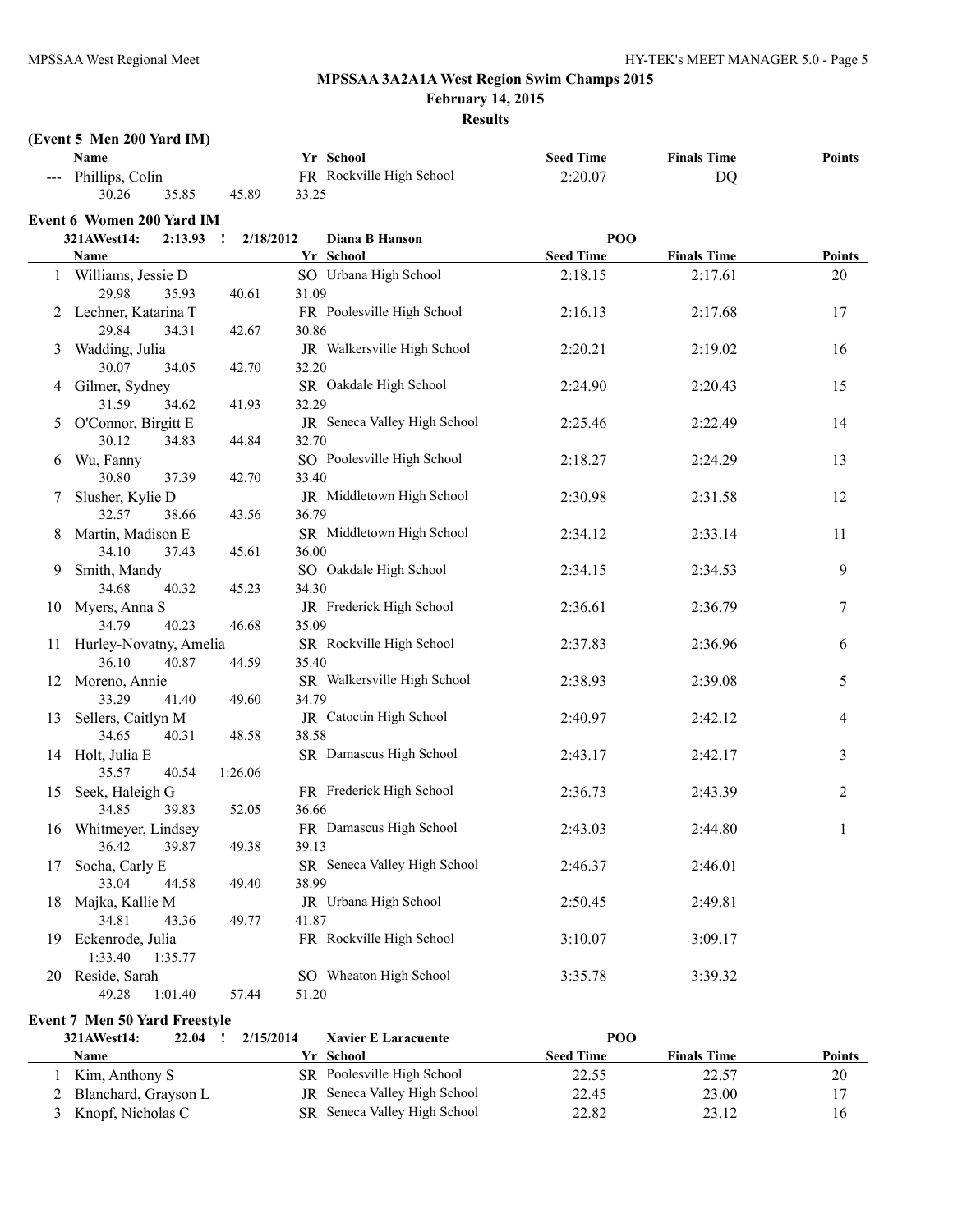## **Results**

# **(Event 7 Men 50 Yard Freestyle)**

|    | Name                     |     | Yr School                | <b>Seed Time</b> | <b>Finals Time</b> | <b>Points</b> |
|----|--------------------------|-----|--------------------------|------------------|--------------------|---------------|
| 4  | Dunathan, Conner         | SO. | Poolesville High School  | 23.87            | 23.44              | 15            |
| 5. | Lane, Joey               | JR  | Oakdale High School      | 24.54            | 24.04              | 14            |
| b  | Lane, Brian              | FR  | Oakdale High School      | 24.29            | 24.15              | 13            |
|    | Grammer, Joshua          | FR  | Rockville High School    | 23.63            | 24.24              | 12            |
| 8  | Drumheller, Jake C       | FR  | Urbana High School       | 24.17            | 24.84              | 11            |
| 9  | Hewitt, Will F           | JR  | Urbana High School       | 25.34            | 24.96              | 9             |
| 10 | Metcalf, Thomas          | JR  | Walkersville High School | 24.90            | 25.01              |               |
| 11 | Kelsey, David L          | SR  | Middletown High School   | 25.59            | 25.05              | 6             |
| 12 | Werlang, Nathaniel D     | JR  | Catoctin High School     | 25.92            | 25.60              | 5             |
| 13 | Vlassopoulos, Nicholas G | SO. | Frederick High School    | 26.26            | 25.63              | 4             |
| 14 | Myers, Kyle P            | SR  | Damascus High School     | 25.75            | 25.95              | 3             |
| 15 | Hiller, Brian D          | SR  | Middletown High School   | 25.69            | 25.96              | 2             |
| 16 | Kubasik, Timothy         |     | SR Rockville High School | 26.28            | 26.04              |               |
| 17 | Mog, Jacob T             |     | SR Damascus High School  | 25.85            | 26.11              |               |
| 18 | Lauterbach, Cody M       | SO  | Frederick High School    | 26.99            | 26.99              |               |
| 19 | Yoingco, Wilson          | SR  | Walkersville High School | 27.41            | 27.23              |               |
| 20 | Myers, Macks W           | JR  | Catoctin High School     | 31.51            | 31.28              |               |
|    | Alvarado, Wilmer         | JR  | Wheaton High School      | 26.63            | <b>NS</b>          |               |
|    | Rilloraza, Jose          | SO. | Wheaton High School      | 35.18            | NS                 |               |

## **Event 8 Women 50 Yard Freestyle**

| 321AWest14:<br>2/15/2014<br>25.22<br>$\mathbf{r}$ |                          |           | Page Fox                     | <b>FRE</b>       |                     |                         |
|---------------------------------------------------|--------------------------|-----------|------------------------------|------------------|---------------------|-------------------------|
|                                                   | Name                     |           | Yr School                    | <b>Seed Time</b> | <b>Finals Time</b>  | <b>Points</b>           |
|                                                   | Knapp, Lindsay C         |           | SR Poolesville High School   | 24.84            | 25.70               | 20                      |
| 2                                                 | Nardone, Theresa         |           | SO Poolesville High School   | 26.70            | 26.41               | 17                      |
| 3                                                 | Betts, Courtney A        |           | SR Damascus High School      | 26.28            | 26.82               | 16                      |
| 4                                                 | Williams, Marin E        | JR        | Damascus High School         | 27.13            | 27.11               | 15                      |
| 5                                                 | Montau, Hannah J         |           | FR Seneca Valley High School | 27.18            | 27.14               | 14                      |
| *6                                                | Kumagai, Akari           |           | SR Rockville High School     | 27.22            | 27.22               | 12.50                   |
| $*6$                                              | Biber, Bailey A          | JR        | Frederick High School        | 27.33            | 27.22               | 12.50                   |
| 8                                                 | Neher, Kayla             | JR        | Walkersville High School     | 27.89            | 27.24               | 11                      |
| 9                                                 | Coleman, Ann C           | SO.       | Urbana High School           | 26.90            | 27.35               | 9                       |
| 10                                                | Neher, Alyssa            | JR        | Walkersville High School     | 26.93            | 27.45               | 7                       |
| 11                                                | Pellet, Isabella M       | FR        | Frederick High School        | 27.60            | 27.70               | 6                       |
| 12                                                | Besch, Erin R            | SR.       | Urbana High School           | 28.15            | 27.76               | 5                       |
| 13                                                | Thomas, Annie            | SO        | Oakdale High School          | 28.28            | 28.55               | 4                       |
| 14                                                | Tuten, Elizabeth V       | SR        | Middletown High School       | 28.63            | 28.72               | $\overline{\mathbf{3}}$ |
| 15                                                | DeBord, Ceclia           | <b>FR</b> | Oakdale High School          | 28.65            | 28.82               | $\overline{c}$          |
| 16                                                | Burgess, Kayla E         | FR        | Middletown High School       | 28.41            | 29.16               | $\mathbf{1}$            |
| 17                                                | Walker, Anna             | SR        | Rockville High School        | 29.32            | 29.35               |                         |
| 18                                                | Kennedy, Stephanie A     | JR        | Catoctin High School         | 30.03            | 29.52               |                         |
| 19                                                | Winingham, Alison E      | JR        | Seneca Valley High School    | 30.44            | 29.54               |                         |
| 20                                                | White, Allie D           | SO.       | Brunswick High School        | 39.43            | 37.81               |                         |
| 21                                                | Mongold, Brittany L      | JR        | <b>Brunswick High School</b> | 39.06            | 38.18               |                         |
| 22                                                | Quiroz, Lupe             |           | SO Wheaton High School       | 1:00.16          | 53.21               |                         |
| $---$                                             | Kodjo, Emmanuela         |           | FR Wheaton High School       | 52.50            | <b>NS</b>           |                         |
|                                                   | Event 9 Men 1 mtr Diving |           |                              |                  |                     |                         |
|                                                   | Name                     |           | Yr School                    |                  | <b>Finals Score</b> |                         |
|                                                   | Andrews, Brendan         |           | JR Rockville High School     | NP               | 330.00              |                         |
| 2                                                 | D'Aquino, Collin         |           | SO Frederick High School     | NP               | 302.75              |                         |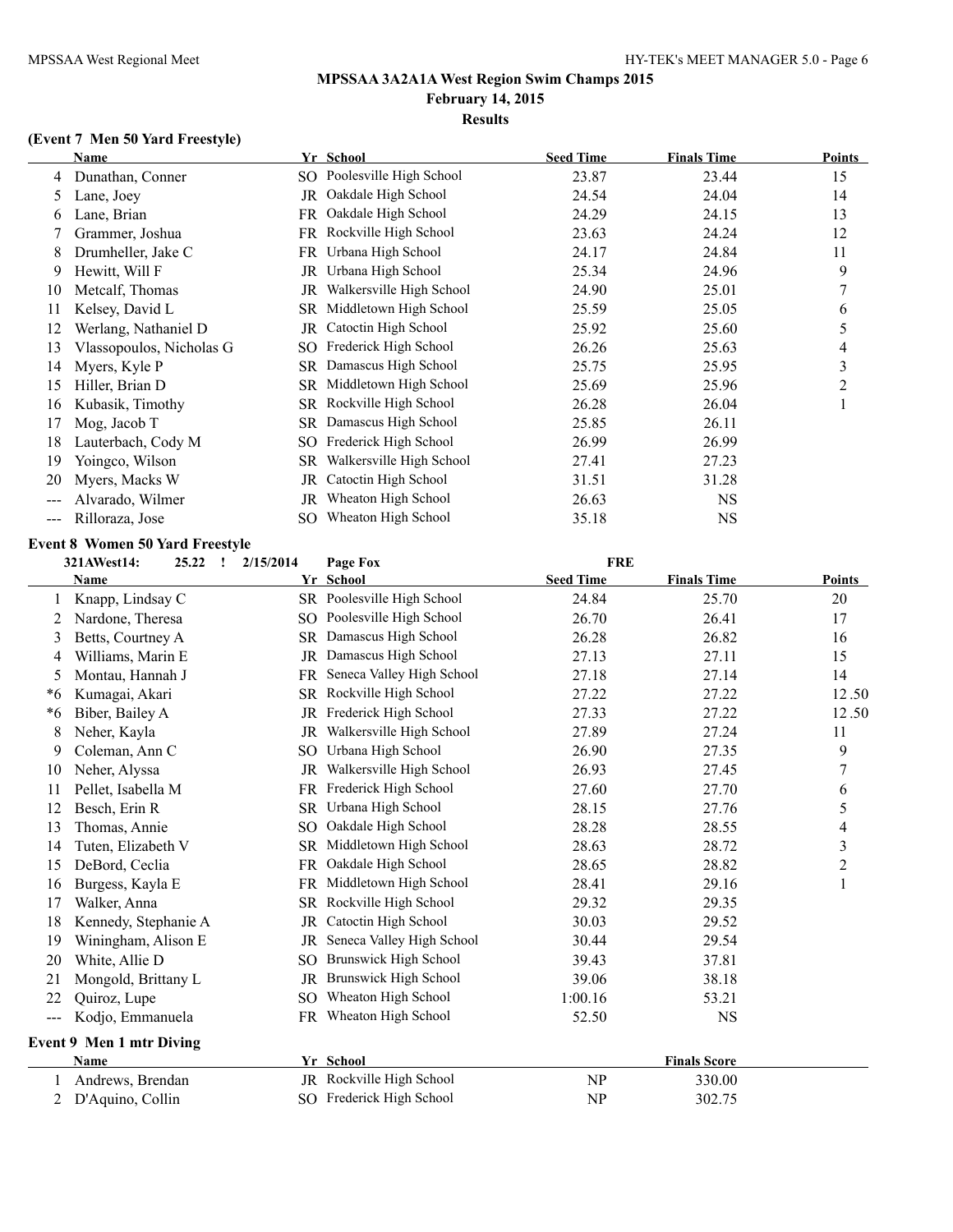## **MPSSAA 3A2A1A West Region Swim Champs 2015 February 14, 2015 Results**

## **(Event 9 Men 1 mtr Diving)**

|       | <b>Name</b>                                         | Yr School                    |                  | <b>Finals Score</b> |               |
|-------|-----------------------------------------------------|------------------------------|------------------|---------------------|---------------|
| 3     | Botsford, Hunter G                                  | SR Damascus High School      | NP               | 245.85              |               |
| 4     | Fink, Nathaniel                                     | JR Frederick High School     | NP               | 214.70              |               |
| 5     | Dunathan, Conner                                    | SO Poolesville High School   | 110.70           | 191.50              |               |
| 6     | Ruiz, Luis                                          | JR Walkersville High School  | NP               | 173.10              |               |
| 7     | Lynch, Joseph                                       | SR Rockville High School     | NP               | 144.75              |               |
|       | Westervelt, Erik W                                  | JR Damascus High School      | NP               | <b>NS</b>           |               |
| $---$ | Kuldell, Jason                                      | JR Poolesville High School   | 99.50            | <b>NS</b>           |               |
|       | <b>Event 10 Women 1 mtr Diving</b>                  |                              |                  |                     |               |
|       | Name                                                | Yr School                    |                  | <b>Finals Score</b> |               |
| 1     | Montau, Hannah J                                    | FR Seneca Valley High School | 432.70           | 393.20              |               |
| 2     | Kline, Madeline R                                   | JR Damascus High School      | <b>NP</b>        | 382.10              |               |
| 3     | Kim, Chloe                                          | JR Poolesville High School   | 388.35           | 368.70              |               |
| 4     | Bzhilyansluaya, Nadezhda A                          | SR Poolesville High School   | 53.15            | 262.30              |               |
| 5     | Dembo, Samantha M                                   | SR Damascus High School      | NP               | 251.65              |               |
| 6     | Kirshner, Daphne                                    | SO Rockville High School     | 66.10            | 226.65              |               |
| 7     | Rascher, Luci M                                     | SO Brunswick High School     | 156.65           | 188.15              |               |
| $---$ | Mattis, Julia                                       | FR Walkersville High School  | NP               | <b>NS</b>           |               |
|       | Moriarty, Erin                                      | JR Rockville High School     | NP               | <b>NS</b>           |               |
|       | Novak, Melissa                                      | SO Oakdale High School       | 286.15           | <b>NS</b>           |               |
|       |                                                     |                              |                  |                     |               |
|       | <b>Event 11 Men 100 Yard Butterfly</b>              |                              |                  |                     |               |
|       | 321AWest14:<br>$52.24$ !<br>2/18/2012               | <b>Evan Kolovich</b>         | <b>OAD</b>       |                     |               |
|       | <b>Name</b>                                         | Yr School                    | <b>Seed Time</b> | <b>Finals Time</b>  | <b>Points</b> |
|       | 1 Pressly, John P<br>24.66<br>27.59                 | SO Middletown High School    | 52.75            | 52.25               | 20            |
| 2     | Blanchard, Grayson L<br>26.12<br>29.61              | JR Seneca Valley High School | 53.28            | 55.73               | 17            |
| 3     | Lippe, Ross P<br>26.76<br>29.90                     | SR Poolesville High School   | 55.81            | 56.66               | 16            |
| 4     | An, William<br>26.62<br>30.78                       | SR Poolesville High School   | 56.42            | 57.40               | 15            |
| 5     | Bonvillain, Tim<br>27.80<br>31.65                   | SO Damascus High School      | 59.17            | 59.45               | 14            |
| 6     | Tostenson, William R<br>27.14<br>32.38              | JR Frederick High School     | 1:00.11          | 59.52               | 13            |
| 7     | Nam, Kevin<br>31.68<br>28.10                        | SR Urbana High School        | 1:01.09          | 59.78               | 12            |
| 8     | Bearman, Evan<br>28.91<br>32.17                     | SO Wheaton High School       | 1:02.19          | 1:01.08             | 11            |
| 9.    | White, Addison<br>28.97<br>32.73                    | JR Oakdale High School       | 1:01.24          | 1:01.70             | 9             |
|       | 10 Lane, Joey<br>28.49<br>35.49                     | JR Oakdale High School       | 1:03.86          | 1:03.98             | 7             |
| $\pm$ | Rikhoff, Benjamin P<br>29.71<br>34.86               | SR Seneca Valley High School | 1:04.01          | 1:04.57             | 6             |
| 12    | Chavez, Jack                                        | SO Walkersville High School  | 1:04.92          | 1:05.86             | 5             |
| 13    | 29.91<br>35.95<br>Vlassopoulos, Nicholas G<br>31.93 | SO Frederick High School     | 1:05.34          | 1:09.21             | 4             |
|       | 37.28<br>14 Davis, Ryan R<br>33.46<br>39.01         | SR Urbana High School        | 1:06.67          | 1:12.47             | 3             |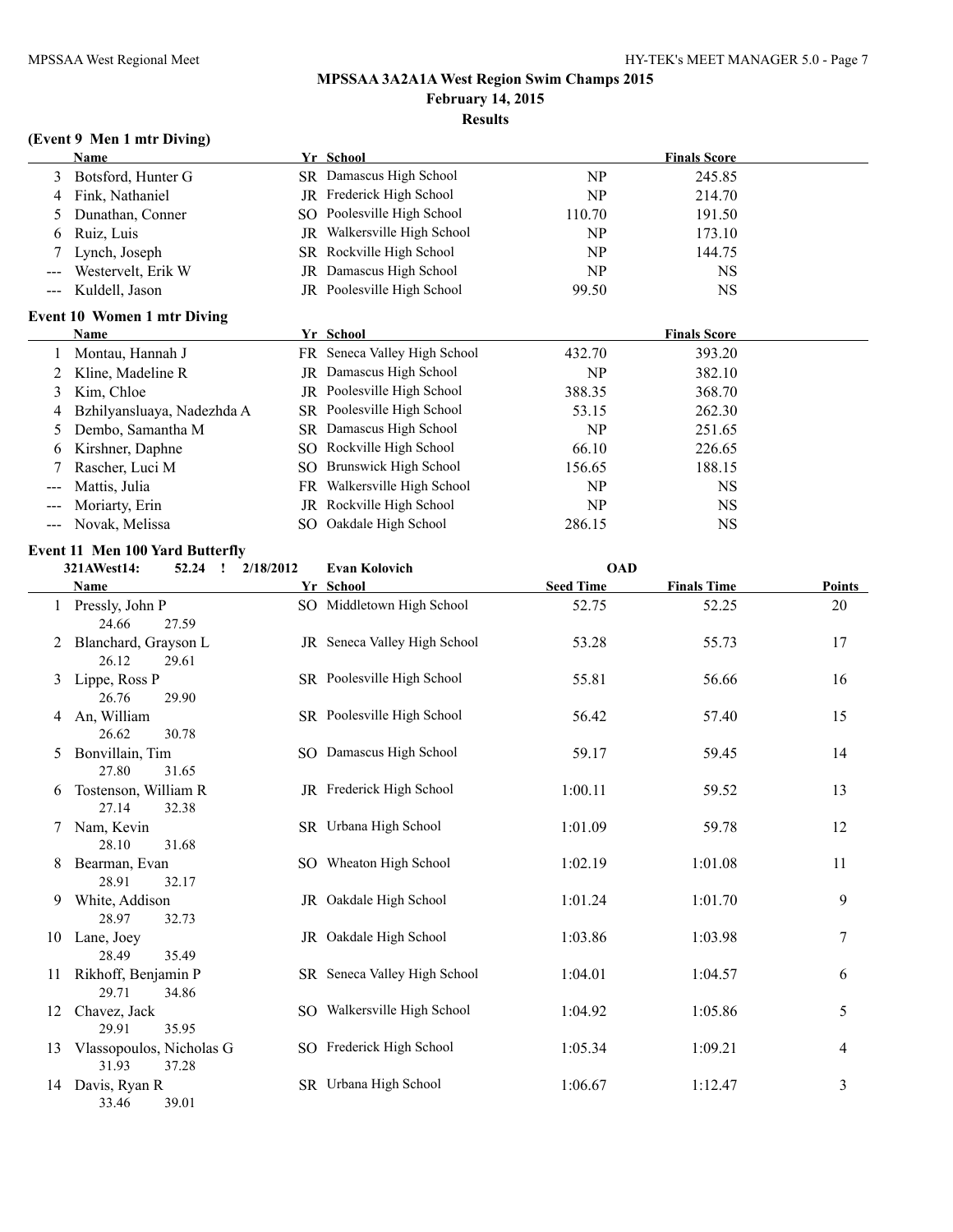**Results**

## **(Event 11 Men 100 Yard Butterfly)**

|                     |                  | . .                             |                  |                    |               |
|---------------------|------------------|---------------------------------|------------------|--------------------|---------------|
|                     | <b>Name</b>      | Yr School                       | <b>Seed Time</b> | <b>Finals Time</b> | <b>Points</b> |
| 15                  | Yun, Bryan       | SO Rockville High School        | 1:15.99          | 1:17.28            | ∠             |
|                     | 35.27<br>42.01   |                                 |                  |                    |               |
|                     | Lake, Gabe       | Walkersville High School<br>SR. | 1:12.45          | DQ                 |               |
|                     | 38.06<br>31.31   |                                 |                  |                    |               |
| $\qquad \qquad - -$ | Scott, Timothy J | SR Damascus High School         | 1:06.66          | <b>DFS</b>         |               |
|                     | Kubasik, Timothy | SR Rockville High School        | 1:11.90          | DFS                |               |
|                     |                  |                                 |                  |                    |               |

## **Event 12 Women 100 Yard Butterfly**

25.87

|    | 321AWest14:                      | 1:01.09<br>$\mathbf{I}$ | 2/15/2014           | <b>Alexa Stewart</b>         | <b>ROC</b>       |                    |               |
|----|----------------------------------|-------------------------|---------------------|------------------------------|------------------|--------------------|---------------|
|    | <b>Name</b>                      |                         |                     | Yr School                    | <b>Seed Time</b> | <b>Finals Time</b> | Points        |
|    | 1 Stewart, Alexa<br>28.83        | 32.28                   |                     | SO Rockville High School     | 1:00.34          | 1:01.11            | 20            |
| 2  | Williams, Jessie D<br>29.78      | 32.44                   |                     | SO Urbana High School        | 1:04.23          | 1:02.22            | 17            |
| 3  | Wu, Fanny<br>29.74               | 33.46                   |                     | SO Poolesville High School   | 1:00.53          | 1:03.20            | 16            |
| 4  | Baigal, Arona<br>29.78           | 33.44                   |                     | SO Poolesville High School   | 1:01.87          | 1:03.22            | 15            |
| 5  | Burrow, Christie<br>30.84        | 33.50                   |                     | SR Oakdale High School       | 1:04.93          | 1:04.34            | 14            |
| 6  | Schattenberg, Karlie E<br>29.38  | 34.99                   |                     | JR Frederick High School     | 1:05.27          | 1:04.37            | 13            |
| 7  | O'Connor, Birgitt E<br>30.42     | 34.88                   |                     | JR Seneca Valley High School | 1:04.59          | 1:05.30            | 12            |
| 8  | Courtney, Jacqueline<br>31.52    | 37.01                   |                     | SR Oakdale High School       | 1:06.99          | 1:08.53            | 11            |
| 9  | Kumagai, Akari<br>31.65          | 37.14                   |                     | SR Rockville High School     | 1:08.40          | 1:08.79            | 9             |
| 10 | Slusher, Kylie D<br>32.08        | 36.93                   |                     | JR Middletown High School    | 1:10.03          | 1:09.01            | $\tau$        |
| 11 | Stafford, Sophia A<br>32.20      | 37.50                   |                     | FR Middletown High School    | 1:11.23          | 1:09.70            | 6             |
|    | 12 Nelson, Samantha R<br>32.91   | 39.46                   |                     | SR Frederick High School     | 1:11.53          | 1:12.37            | 5             |
| 13 | Shaughnessy, Bridget C<br>35.29  | 37.52                   |                     | SO Seneca Valley High School | 1:15.75          | 1:12.81            | 4             |
| 14 | Whelan, Valentina<br>34.37       | 40.09                   |                     | SR Walkersville High School  | 1:14.87          | 1:14.46            | 3             |
| 15 | Spicer, Rachel<br>34.58          | 42.18                   |                     | SR Walkersville High School  | 1:17.47          | 1:16.76            | 2             |
|    | 16 Markellos, Marissa A<br>34.94 | 42.84                   |                     | SR Urbana High School        | 1:15.42          | 1:17.78            | 1             |
| 17 | Dumais, Ashley N                 |                         |                     | SR Damascus High School      | 1:25.44          | 1:23.72            |               |
|    | 18 Bacas, Allie                  |                         |                     | FR Damascus High School      | 1:26.53          | 1:27.30            |               |
|    | Event 13 Men 100 Yard Freestyle  |                         |                     |                              |                  |                    |               |
|    | 321AWest14:                      |                         | 47.93  !  2/15/2014 | <b>Xavier E Laracuente</b>   | POO              |                    |               |
|    | <b>Name</b>                      |                         |                     | Yr School                    | <b>Seed Time</b> | <b>Finals Time</b> | <b>Points</b> |
|    | 1 Alaniz, Griffin<br>23.44       | 25.00                   |                     | JR Rockville High School     | 46.77            | 48.44              | 20            |

2 Kim, Anthony S<br>24.50 25.87 SR Poolesville High School 50.28 50.37 17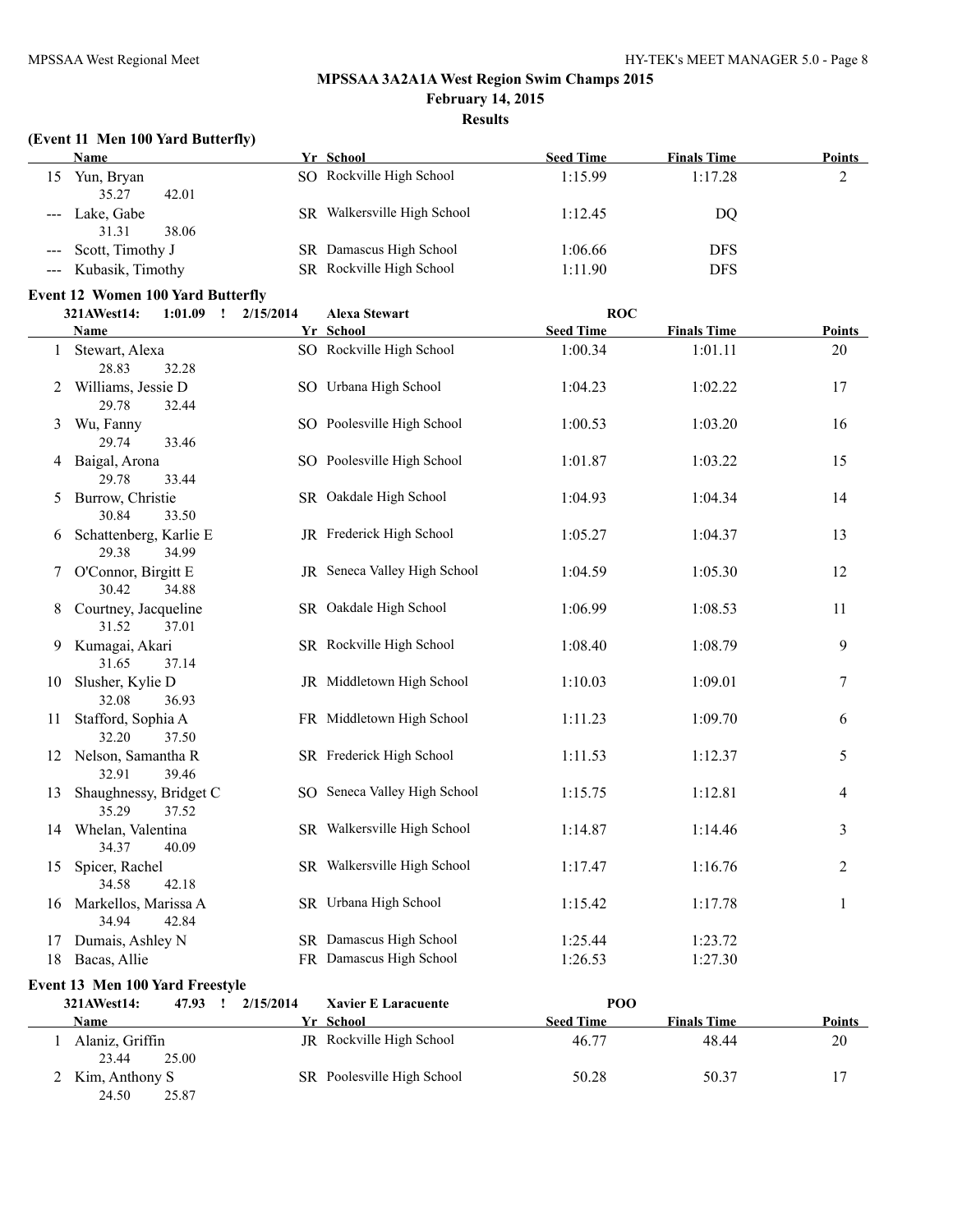#### **Results**

# **(Event 13 Men 100 Yard Freestyle)**

|                                             | Name                                                                              | Yr School                           | <b>Seed Time</b>   | <b>Finals Time</b> | <u>Points</u> |
|---------------------------------------------|-----------------------------------------------------------------------------------|-------------------------------------|--------------------|--------------------|---------------|
| 3                                           | Jagodits, Theodore B<br>24.17<br>26.21                                            | SO Poolesville High School          | 48.93              | 50.38              | 16            |
|                                             | 4 Knopf, Nicholas C<br>24.69<br>26.47                                             | SR Seneca Valley High School        | 50.71              | 51.16              | 15            |
| 5                                           | Nedwick, Robbie D<br>25.25<br>27.09                                               | SO Brunswick High School            | 54.25              | 52.34              | 14            |
| 6                                           | Tolino, Christian<br>25.00<br>27.64                                               | FR Oakdale High School              | 53.21              | 52.64              | 13            |
| 7                                           | Miller, Bryce<br>25.29<br>27.66                                                   | FR Walkersville High School         | 53.85              | 52.95              | 12            |
|                                             | 8 Grammer, Joshua<br>25.33<br>28.32                                               | FR Rockville High School            | 52.29              | 53.65              | 11            |
|                                             | 9 Bolesta, Logan<br>25.71<br>28.38                                                | SO Oakdale High School              | 53.69              | 54.09              | 9             |
|                                             | 10 Whitmeyer, Brady H<br>25.70<br>28.61                                           | JR Damascus High School             | 52.94              | 54.31              | 7             |
|                                             | 11 Hewitt, Will F<br>26.20<br>30.46                                               | JR Urbana High School               | 56.08              | 56.66              | 6             |
|                                             | 12 Metcalf, Thomas<br>27.62<br>29.35                                              | JR Walkersville High School         | 56.96              | 56.97              | 5             |
|                                             | 13 Roumeliotis, Alex M<br>27.65<br>30.38                                          | SR Middletown High School           | 57.75              | 58.03              | 4             |
|                                             | 14 Werlang, Nathaniel D<br>27.14<br>31.50                                         | JR Catoctin High School             | 59.39              | 58.64              | 3             |
|                                             | 15 Abel, Edward W<br>27.31<br>31.63                                               | JR Urbana High School               | 58.50              | 58.94              | 2             |
|                                             | 16 Mog, Jacob T<br>28.21<br>31.51                                                 | SR Damascus High School             | 1:00.30            | 59.72              | $\mathbf{1}$  |
| 17                                          | Bollinger, Sam T<br>29.09<br>31.25                                                | SO Frederick High School            | 1:01.81            | 1:00.34            |               |
|                                             | 18 Park, Joshua S<br>28.43<br>32.23                                               | SR Frederick High School            | 1:00.97            | 1:00.66            |               |
|                                             | 19 Rikhoff, Benjamin P<br>29.57<br>35.22                                          | SR Seneca Valley High School        | 57.47              | 1:04.79            |               |
|                                             | 20 Stellitano, Logan P<br>31.40<br>34.95                                          | JR Catoctin High School             | 1:07.72            | 1:06.35            |               |
|                                             | Ferreira, Rafael                                                                  | SR Wheaton High School              | 1:28.76            | DQ                 |               |
|                                             | Sheppard, Tyler C                                                                 | SO Middletown High School           | 54.49              | <b>DFS</b>         |               |
| $\scriptstyle \cdots$ $\scriptstyle \cdots$ | Rilloraza, Jose                                                                   | SO Wheaton High School              | 1:23.24            | $_{\rm NS}$        |               |
|                                             | <b>Event 14 Women 100 Yard Freestyle</b>                                          |                                     |                    |                    |               |
|                                             | $221 \text{ AU}$ <sub>00</sub> 414, $\overline{52}$ QQ $\overline{1}$ $2/15/2014$ | $D_{\alpha}$ $\mu$ $\alpha$ $\beta$ | $\mathbf{D}\Omega$ |                    |               |

|    | 321AWest14:                           | 53.88 | 2/15/2014 | Dorit G Song                      | POO              |                    |               |
|----|---------------------------------------|-------|-----------|-----------------------------------|------------------|--------------------|---------------|
|    | Name                                  |       |           | Yr School                         | <b>Seed Time</b> | <b>Finals Time</b> | <b>Points</b> |
|    | Song, Dorit G<br>26.37<br>27.88       |       |           | SR Poolesville High School        | 53.29            | 54.25              | 20            |
|    | Wantz, Justine<br>27.15<br>29.09      |       | JR        | Walkersville High School          | 57.12            | 56.24              | 17            |
| 3. | Vaules, Sayaka H<br>27.03<br>29.26    |       |           | <b>JR</b> Poolesville High School | 57.67            | 56.29              | 16            |
| 4  | Grisez, Jessica D<br>27.77<br>29.20   |       |           | SR Brunswick High School          | 57.30            | 56.97              | 15            |
|    | 5 Cummings, Kimmy M<br>28.20<br>30.38 |       |           | JR Urbana High School             | 1:00.35          | 58.58              | 14            |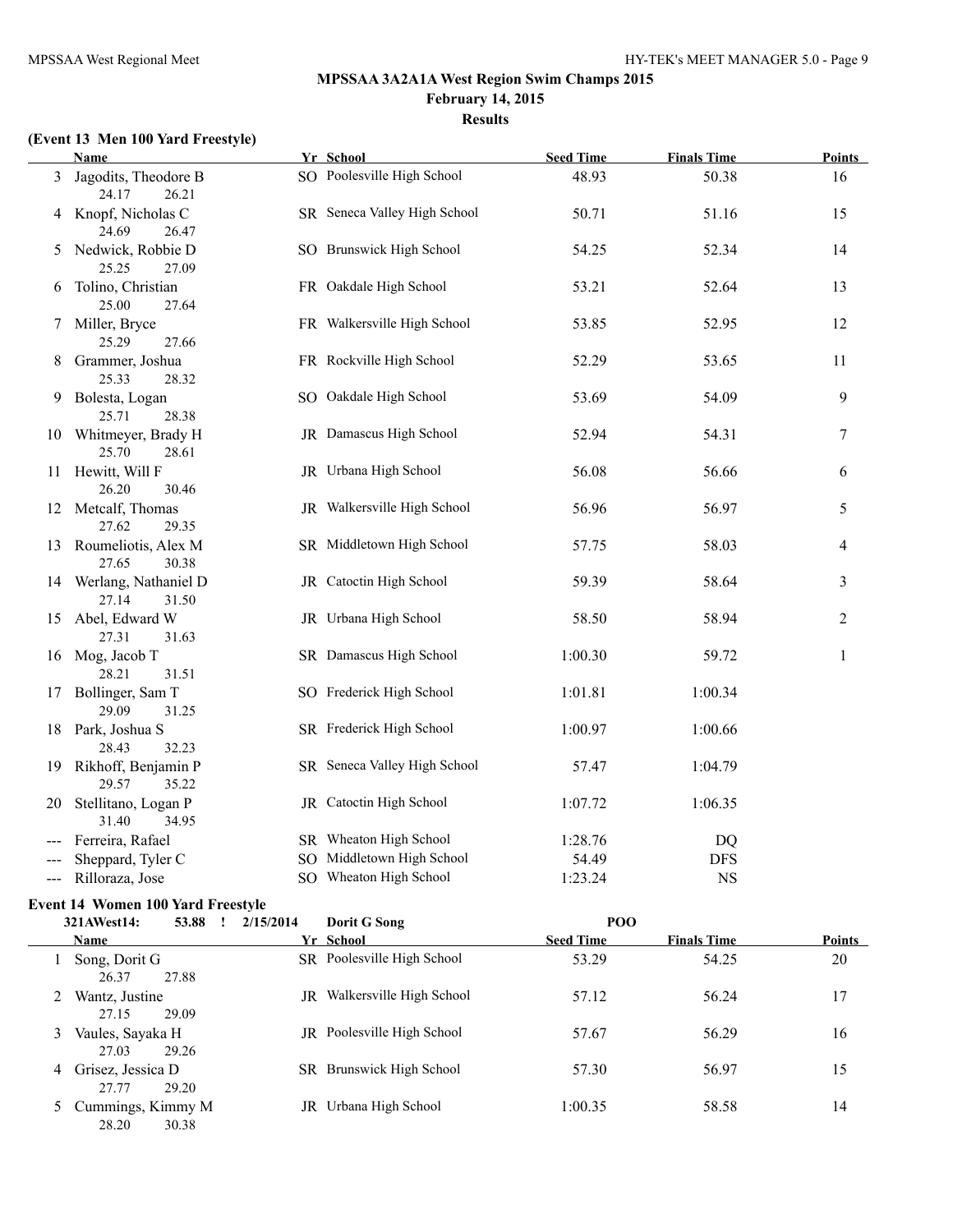#### **Results**

# **(Event 14 Women 100 Yard Freestyle)**

|    | <b>Name</b>                            | Yr School                    | <b>Seed Time</b> | <b>Finals Time</b> | <b>Points</b>  |
|----|----------------------------------------|------------------------------|------------------|--------------------|----------------|
|    | 6 Betts, Courtney A<br>28.31<br>30.63  | SR Damascus High School      | 58.91            | 58.94              | 13             |
|    | 7 Williams, Marin E<br>29.26<br>31.01  | JR Damascus High School      | 1:01.63          | 1:00.27            | 12             |
|    | 8 Pellet, Isabella M<br>29.00<br>32.15 | FR Frederick High School     | 1:01.86          | 1:01.15            | 11             |
| 9  | McCabe, Nicea K<br>28.76<br>32.45      | SO Seneca Valley High School | 1:02.84          | 1:01.21            | 9              |
|    | 10 Biber, Bailey A<br>29.25<br>32.12   | JR Frederick High School     | 1:01.61          | 1:01.37            | 7              |
|    | 11 Damm, Jamie L<br>28.98<br>32.45     | FR Middletown High School    | 1:02.68          | 1:01.43            | 6              |
|    | 12 DeBord, Ceclia<br>30.04<br>32.94    | FR Oakdale High School       | 1:03.08          | 1:02.98            | 5              |
| 13 | Thomas, Annie<br>30.78<br>32.29        | SO Oakdale High School       | 1:03.76          | 1:03.07            | 4              |
|    | 14 Nickerson, Ayla B<br>30.48<br>32.69 | JR Urbana High School        | 1:02.99          | 1:03.17            | $\mathfrak{Z}$ |
|    | 15 Farrow, Chase A<br>30.72<br>32.47   | SR Middletown High School    | 1:03.45          | 1:03.19            | $\overline{2}$ |
| 16 | Shayuth, Jessica<br>30.08<br>33.30     | SR Walkersville High School  | 1:03.71          | 1:03.38            | $\mathbf{1}$   |
|    | 17 Lyhus, Claire<br>31.74<br>34.38     | FR Rockville High School     | 1:04.92          | 1:06.12            |                |
| 18 | Schrock, Allison L<br>31.78<br>35.38   | JR Seneca Valley High School | 1:07.06          | 1:07.16            |                |
| 19 | Walker, Anna<br>32.20<br>35.11         | SR Rockville High School     | 1:07.27          | 1:07.31            |                |
|    | 20 Beckett, Angela N<br>36.81<br>41.10 | JR Catoctin High School      | 1:19.67          | 1:17.91            |                |
| 21 | Stafford, Kelsey R<br>43.85<br>39.23   | SR Catoctin High School      | 1:21.42          | 1:23.08            |                |
| 22 | Mongold, Brittany L<br>40.59<br>47.40  | JR Brunswick High School     | 1:29.91          | 1:27.99            |                |
| 23 | Tiu, Arianne<br>41.94<br>46.92         | SO Wheaton High School       | 1:28.94          | 1:28.86            |                |
|    | 24 Quiroz, Lupe                        | SO Wheaton High School       | 1:59.40          | 2:05.36            |                |

#### **Event 15 Men 500 Yard Freestyle**

|   | 321AWest14:       | 4:57.05 | 2/18/2012 |           | <b>Mitchell A Revnolds</b>     |       |       | <b>FRE</b>       |                    |               |
|---|-------------------|---------|-----------|-----------|--------------------------------|-------|-------|------------------|--------------------|---------------|
|   | <b>Name</b>       |         |           | Yr School |                                |       |       | <b>Seed Time</b> | <b>Finals Time</b> | <b>Points</b> |
|   | Lin, Kevin        |         |           |           | FR Urbana High School          |       |       | 4:50.50          | 4:52.06!           | 20            |
|   | 26.55             | 28.41   | 28.76     | 29.13     | 29.42                          | 29.92 | 30.50 | 30.36            |                    |               |
|   | 30.22             | 28.79   |           |           |                                |       |       |                  |                    |               |
|   | 2 Kim, Justin B   |         |           |           | SO Poolesville High School     |       |       | 4:59.96          | 5:09.29            | 17            |
|   | 27.18             | 29.70   | 30.59     | 31.24     | 31.62                          | 32.32 | 31.65 | 31.82            |                    |               |
|   | 31.80             | 31.37   |           |           |                                |       |       |                  |                    |               |
| 3 | Aurdos, Joshua    |         |           |           | JR Poolesville High School     |       |       | 5:10.52          | 5:11.91            | 16            |
|   | 27.68             | 30.79   | 31.62     | 31.34     | 32.10                          | 31.96 | 31.77 | 32.63            |                    |               |
|   | 31.72             | 30.30   |           |           |                                |       |       |                  |                    |               |
| 4 | Giroux, Matthew J |         |           |           | <b>SR</b> Damascus High School |       |       | 5:13.75          | 5:11.98            | 15            |
|   | 27.97             | 32.07   | 32.68     | 32.86     | 32.18                          | 31.23 | 31.28 | 31.47            |                    |               |
|   | 30.78             | 29.46   |           |           |                                |       |       |                  |                    |               |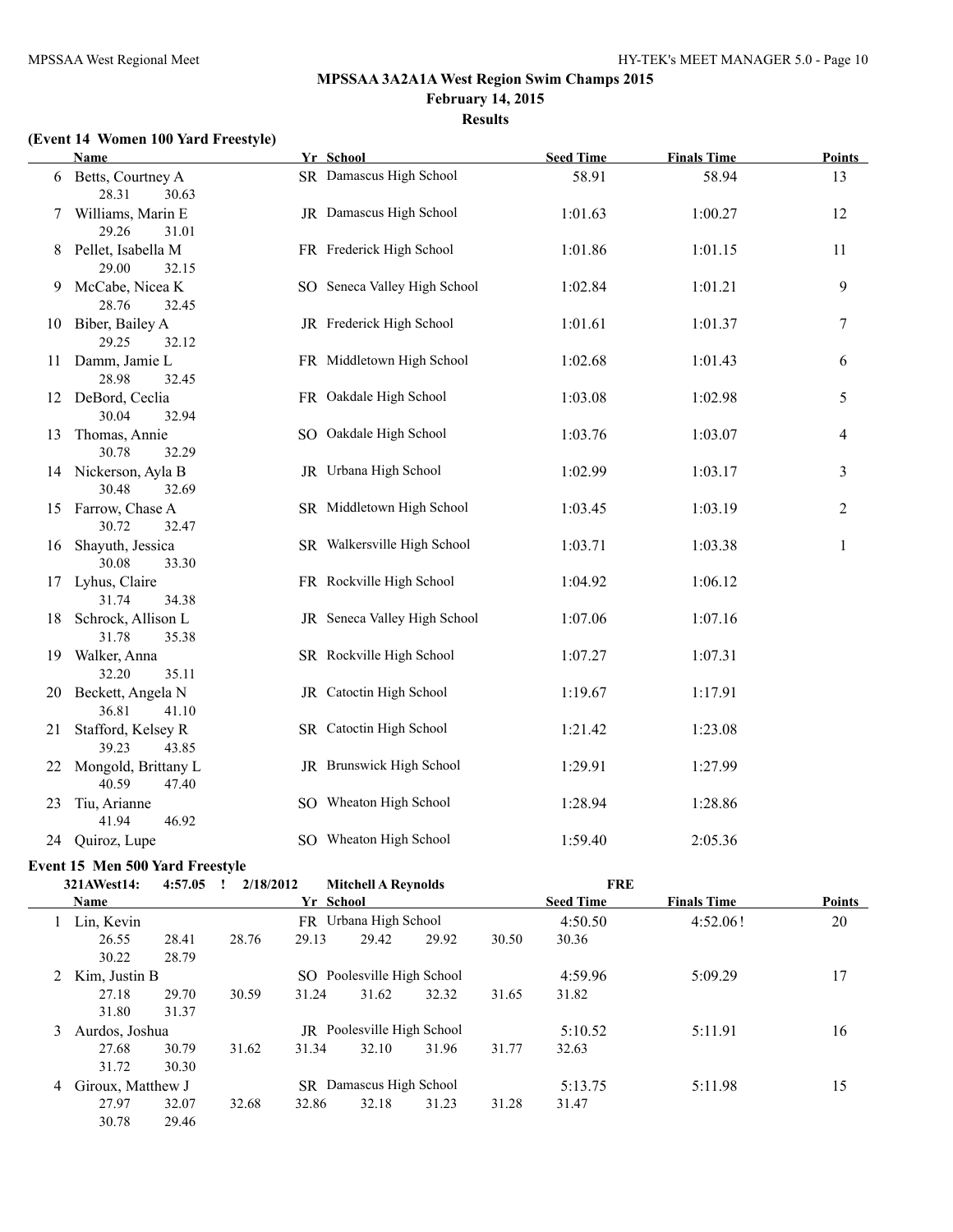# **Results**

# **(Event 15 Men 500 Yard Freestyle)**

|    | <b>Name</b>             |       |       | Yr School |                           |                              |       | <b>Seed Time</b> | <b>Finals Time</b> | <b>Points</b>    |
|----|-------------------------|-------|-------|-----------|---------------------------|------------------------------|-------|------------------|--------------------|------------------|
|    | 5 Verby, James          |       |       |           | SO Oakdale High School    |                              |       | 5:13.51          | 5:16.79            | 14               |
|    | 28.01                   | 30.86 | 31.75 | 32.27     | 32.00                     | 32.41                        | 32.63 | 32.90            |                    |                  |
|    | 32.57                   | 31.39 |       |           |                           |                              |       |                  |                    |                  |
|    | 6 Guardado, Tony        |       |       |           | FR Rockville High School  |                              |       | 5:05.07          | 5:21.29            | 13               |
|    | 28.01                   | 31.43 | 32.78 | 32.96     | 32.82                     | 32.77                        | 32.54 | 32.90            |                    |                  |
|    | 32.71                   | 32.37 |       |           |                           |                              |       |                  |                    |                  |
|    | 7 White, Addison        |       |       |           | JR Oakdale High School    |                              |       | 5:27.66          | 5:33.16            | 12               |
|    | 29.30                   | 32.30 | 33.21 | 33.48     | 33.78                     | 34.43                        | 34.57 | 34.31            |                    |                  |
|    | 34.53                   | 33.25 |       |           |                           |                              |       |                  |                    |                  |
| 8  | McCabe, Elijah D        |       |       |           |                           | JR Seneca Valley High School |       | 5:43.81          | 5:41.82            | 11               |
|    | 29.51                   | 33.09 | 34.26 | 34.57     | 35.05                     | 35.29                        | 35.53 | 34.51            |                    |                  |
|    | 35.56                   | 34.45 |       |           |                           |                              |       |                  |                    |                  |
| 9  | Simmons, Joshua         |       |       |           |                           | SR Walkersville High School  |       | 5:42.10          | 5:47.92            | 9                |
|    | 30.45                   | 33.70 | 34.84 | 34.81     | 35.26                     | 36.08                        | 35.73 | 36.51            |                    |                  |
|    | 36.52                   | 34.02 |       |           |                           |                              |       |                  |                    |                  |
|    | 10 Boone, Jacob W       |       |       |           | SO Middletown High School |                              |       | 5:34.49          | 5:52.20            | $\boldsymbol{7}$ |
|    | 29.94                   | 33.61 | 35.33 | 36.03     | 36.57                     | 36.81                        | 36.47 | 35.79            |                    |                  |
|    | 35.85                   | 35.80 |       |           |                           |                              |       |                  |                    |                  |
|    | 11 Glod, Nathaniel      |       |       |           | SO Rockville High School  |                              |       | 6:01.86          | 5:57.79            | 6                |
|    | 31.40                   | 34.46 | 36.02 | 36.87     | 37.56                     | 36.91                        | 37.69 | 36.25            |                    |                  |
|    | 36.53                   | 34.10 |       |           |                           |                              |       |                  |                    |                  |
|    | 12 Baird, Joshua M      |       |       |           | FR Middletown High School |                              |       | 6:06.66          | 6:03.63            | 5                |
|    | 31.71                   | 34.89 | 36.12 | 36.67     | 36.85                     | 37.54                        | 37.79 | 38.55            |                    |                  |
|    | 38.15                   | 35.36 |       |           |                           |                              |       |                  |                    |                  |
|    | 13 Davis, Nathan N      |       |       |           | FR Urbana High School     |                              |       | 6:21.80          | 6:03.83            | $\overline{4}$   |
|    | 30.64                   | 33.73 | 36.22 | 36.66     | 37.86                     | 37.98                        | 38.26 | 38.95            |                    |                  |
|    | 38.94                   | 34.59 |       |           |                           |                              |       |                  |                    |                  |
|    | 14 Aguilar-Barron, Lino |       |       |           |                           | JR Walkersville High School  |       | 6:34.98          | 6:18.77            | 3                |
|    | 32.45                   | 37.07 | 39.50 | 40.12     | 39.36                     | 39.91                        | 39.19 | 39.40            |                    |                  |
|    | 37.92                   | 33.85 |       |           |                           |                              |       |                  |                    |                  |
|    | 15 Bogren, Riley W      |       |       |           |                           | SR Seneca Valley High School |       | 6:14.90          | 6:18.90            | $\overline{c}$   |
|    | 33.69                   | 36.60 | 37.13 | 39.38     | 38.87                     | 40.02                        | 39.89 | 38.71            |                    |                  |
|    | 39.01                   | 35.60 |       |           |                           |                              |       |                  |                    |                  |
|    | 16 Burkhardt, Ty        |       |       |           | SO Damascus High School   |                              |       | 6:52.94          | 6:38.39            | $\mathbf{1}$     |
|    | 30.41                   | 36.74 | 38.41 | 40.50     | 41.37                     | 41.24                        | 42.53 | 42.89            |                    |                  |
|    | 44.48                   | 39.82 |       |           |                           |                              |       |                  |                    |                  |
|    | 17 Hamblen, Jacob R     |       |       |           | FR Frederick High School  |                              |       | 6:39.08          | 6:46.31            |                  |
|    | 33.52 39.96             |       | 42.48 |           |                           | 42.98 42.14 43.99            | 42.56 | 42.05            |                    |                  |
|    | 41.38                   | 35.25 |       |           |                           |                              |       |                  |                    |                  |
|    | 18 Prins, Lucas G       |       |       |           | SO Frederick High School  |                              |       | 6:56.76          | 6:47.06            |                  |
|    | 33.95                   | 39.49 | 41.69 | 43.05     | 43.09                     | 42.56                        | 42.40 | 42.15            |                    |                  |
|    | 41.50                   | 37.18 |       |           |                           |                              |       |                  |                    |                  |
|    | 19 Nyerges, Alan        |       |       |           | SO Wheaton High School    |                              |       | 6:48.72          | 6:53.10            |                  |
|    | 34.74                   | 38.54 | 40.99 | 42.56     | 42.62                     | 43.51                        | 42.18 | 43.85            |                    |                  |
|    | 44.69                   | 39.42 |       |           |                           |                              |       |                  |                    |                  |
| 20 | Thornton, Brandon B     |       |       |           | SR Brunswick High School  |                              |       | 7:26.01          | 7:10.89            |                  |
|    | 35.96                   | 42.03 | 43.23 | 43.65     | 44.63                     | 45.17                        | 44.62 | 45.27            |                    |                  |
|    | 44.55                   | 41.78 |       |           |                           |                              |       |                  |                    |                  |
|    |                         |       |       |           |                           |                              |       |                  |                    |                  |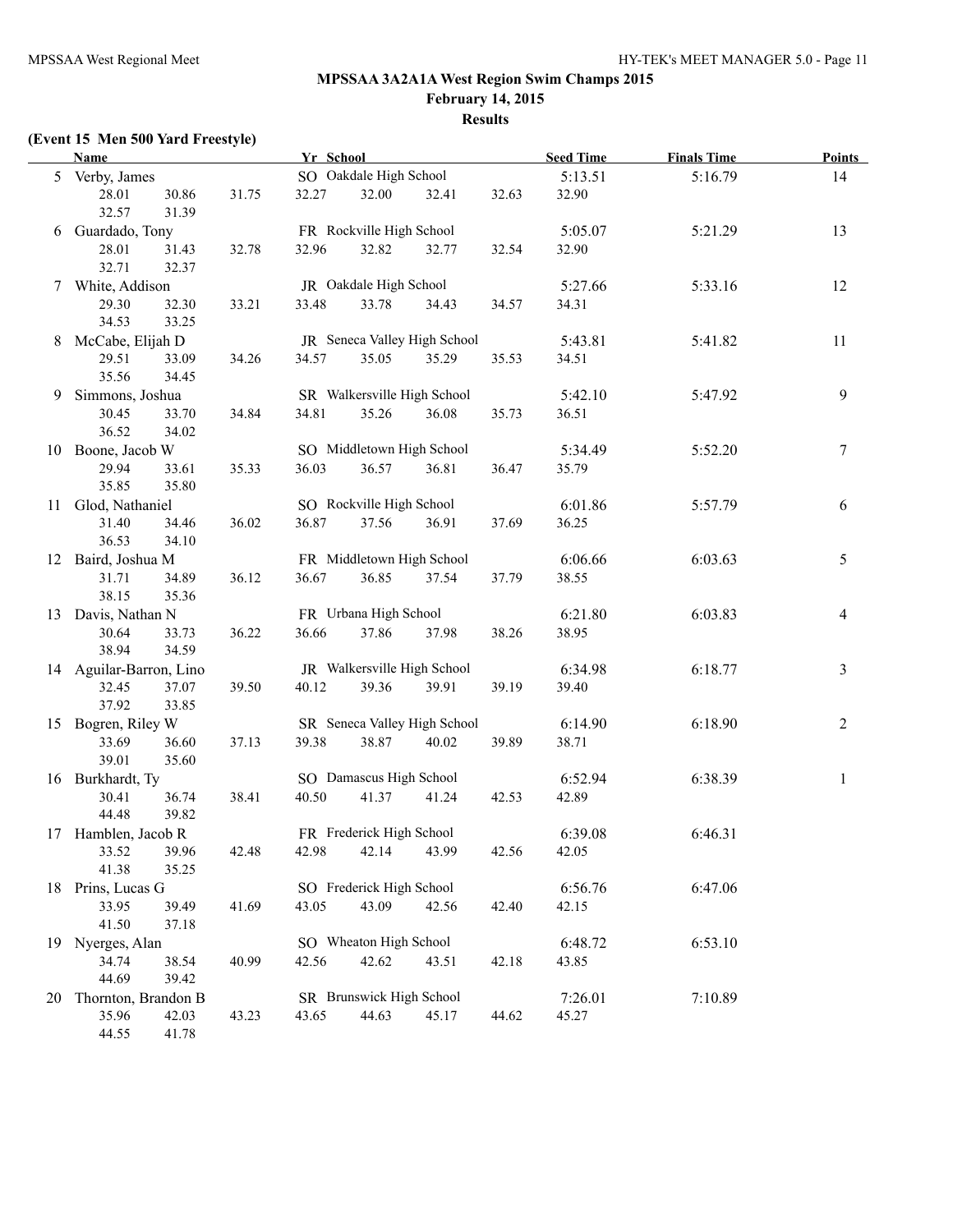**February 14, 2015**

# **Results**

## **Event 16 Women 500 Yard Freestyle**

|   | 321AWest14:<br>5:14.04               | 2/16/2013<br>$\mathbf{I}$ |       | <b>Hedda L Boege</b>         |       |       | <b>DAM</b>       |                    |                |
|---|--------------------------------------|---------------------------|-------|------------------------------|-------|-------|------------------|--------------------|----------------|
|   | Name                                 |                           |       | Yr School                    |       |       | <b>Seed Time</b> | <b>Finals Time</b> | <b>Points</b>  |
|   | 1 Stewart, Alexa                     |                           |       | SO Rockville High School     |       |       | 5:07.81          | 5:18.41            | 20             |
|   | 29.18<br>31.07                       | 31.60                     | 31.76 | 31.94                        | 32.33 | 32.52 | 32.73            |                    |                |
|   | 33.01<br>32.27<br>2 Knapp, Lindsay C |                           |       | SR Poolesville High School   |       |       | 5:30.25          | 5:23.67            | 17             |
|   | 28.89<br>31.39                       | 31.96                     | 32.32 | 32.70                        | 32.93 | 33.31 | 33.32            |                    |                |
|   | 33.46<br>33.39                       |                           |       |                              |       |       |                  |                    |                |
| 3 | Verby, Maddy                         |                           |       | SO Oakdale High School       |       |       | 5:25.08          | 5:29.49            | 16             |
|   | 29.73<br>32.18                       | 32.85                     | 33.36 | 33.72                        | 34.02 | 33.43 | 33.74            |                    |                |
|   | 34.12<br>32.34                       |                           |       |                              |       |       |                  |                    |                |
|   | 4 Wang, Julia X                      |                           |       | FR Poolesville High School   |       |       | 5:33.49          | 5:31.95            | 15             |
|   | 29.82<br>33.05                       | 33.89                     | 34.24 | 34.18                        | 33.86 | 33.94 | 33.83            |                    |                |
|   | 32.74<br>32.40                       |                           |       |                              |       |       |                  |                    |                |
| 5 | Martin, Madison E                    |                           |       | SR Middletown High School    |       |       | 5:59.84          | 5:56.56            | 14             |
|   | 32.37<br>34.64                       | 35.41                     | 35.77 | 36.56                        | 36.78 | 36.37 | 36.60            |                    |                |
|   | 36.80<br>35.26                       |                           |       |                              |       |       |                  |                    |                |
|   | 6 Smith, Mandy                       |                           |       | SO Oakdale High School       |       |       | 5:43.76          | 5:56.64            | 13             |
|   | 31.99<br>35.32                       | 35.69                     | 35.88 | 36.04                        | 36.58 | 36.68 | 36.85            |                    |                |
|   | 36.18<br>35.43                       |                           |       |                              |       |       |                  |                    |                |
| 7 | Seek, Haleigh G                      |                           |       | FR Frederick High School     |       |       | 5:56.87          | 6:00.09            | 12             |
|   | 32.56<br>35.83<br>36.53<br>34.46     | 36.31                     | 36.31 | 36.82                        | 36.81 | 37.14 | 37.32            |                    |                |
| 8 | Plum, Kaitlin                        |                           |       | JR Walkersville High School  |       |       | 5:56.41          | 6:01.41            | 11             |
|   | 30.83<br>34.28                       | 35.99                     | 36.65 | 37.36                        | 37.06 | 37.80 | 37.68            |                    |                |
|   | 37.24<br>36.52                       |                           |       |                              |       |       |                  |                    |                |
|   | 9 Corcoran, Raegan A                 |                           |       | JR Middletown High School    |       |       | 6:08.73          | 6:09.13            | 9              |
|   | 36.62<br>33.54                       | 38.06                     | 37.75 | 37.64                        | 37.60 | 37.73 | 37.20            |                    |                |
|   | 37.61<br>35.38                       |                           |       |                              |       |       |                  |                    |                |
|   | 10 Myers, Anna S                     |                           |       | JR Frederick High School     |       |       | 5:56.91          | 6:10.37            | $\tau$         |
|   | 32.20<br>35.63                       | 37.14                     | 37.61 | 37.63                        | 37.73 | 38.71 | 37.79            |                    |                |
|   | 38.05<br>37.88                       |                           |       |                              |       |       |                  |                    |                |
|   | 11 Moreno, Annie                     |                           |       | SR Walkersville High School  |       |       | 6:13.96          | 6:14.13            | 6              |
|   | 33.26<br>37.56                       | 37.35                     | 37.48 | 38.09                        | 39.02 | 38.48 | 38.14            |                    |                |
|   | 37.01<br>37.74                       |                           |       |                              |       |       |                  |                    |                |
|   | 12 Whitmeyer, Lindsey                |                           |       | FR Damascus High School      |       |       | 6:30.36          | 6:36.08            | 5              |
|   | 33.78<br>38.87<br>41.22<br>39.65     | 40.39                     | 39.44 | 39.53                        | 40.73 | 40.97 | 41.50            |                    |                |
|   | 13 Byrnes, Jamie                     |                           |       | SO Damascus High School      |       |       | 6:40.42          | 6:38.30            | 4              |
|   | 34.31<br>38.17                       | 39.64                     | 40.98 | 39.61                        | 41.49 | 41.75 | 41.49            |                    |                |
|   | 41.55<br>39.31                       |                           |       |                              |       |       |                  |                    |                |
|   | 14 Sellers, Caitlyn M                |                           |       | JR Catoctin High School      |       |       | 6:32.29          | 6:39.31            | $\mathfrak{Z}$ |
|   | 36.02<br>39.97                       | 41.48                     | 41.71 | 40.77                        | 41.51 | 41.74 | 39.97            |                    |                |
|   | 39.17<br>36.97                       |                           |       |                              |       |       |                  |                    |                |
|   | 15 Bogren, Ella G                    |                           |       | FR Seneca Valley High School |       |       | 6:41.41          | 6:39.33            | $\overline{c}$ |
|   | 36.22<br>39.80                       | 40.92                     | 40.90 | 41.43                        | 41.05 | 41.15 | 41.13            |                    |                |
|   | 39.95<br>36.78                       |                           |       |                              |       |       |                  |                    |                |
|   | 16 Socha, Carly E                    |                           |       | SR Seneca Valley High School |       |       | 6:42.85          | 6:46.27            | $\mathbf{1}$   |
|   |                                      | 40.03                     | 40.70 | 41.92                        | 42.65 | 42.93 | 42.97            |                    |                |
|   | 39.13<br>42.54                       |                           |       |                              |       |       |                  |                    |                |
|   | 17 Dingee, Carly S                   |                           |       | JR Urbana High School        |       |       | 6:50.06          | 6:54.00            |                |
|   | 35.88<br>41.57                       | 42.16                     | 42.45 | 42.40                        | 43.09 | 42.88 | 42.49            |                    |                |
|   | 40.26<br>40.82                       |                           |       |                              |       |       |                  |                    |                |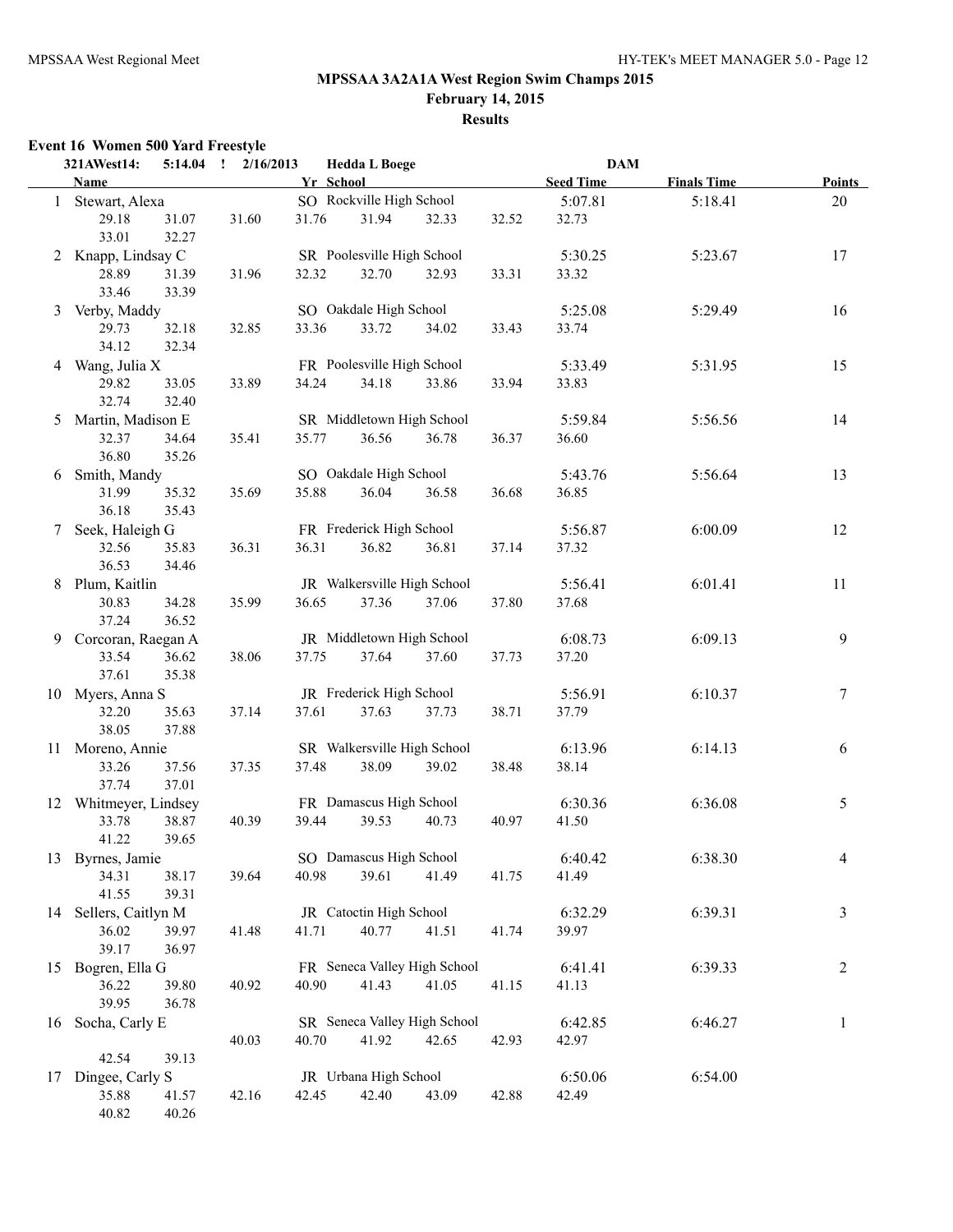**February 14, 2015**

## **Results**

#### **(Event 16 Women 500 Yard Freestyle)**

|     | <b>Name</b>          |       |                         | Yr School |                          |       |       | <b>Seed Time</b> | <b>Finals Time</b> | <b>Points</b> |
|-----|----------------------|-------|-------------------------|-----------|--------------------------|-------|-------|------------------|--------------------|---------------|
| 18  | Kennedy, Stephanie A |       | JR Catoctin High School |           |                          |       |       | 7:09.05          | 6:58.75            |               |
|     | 36.97                | 40.55 | 41.29                   | 41.95     | 42.72                    | 42.50 | 43.53 | 43.53            |                    |               |
|     | 43.37                | 42.34 |                         |           |                          |       |       |                  |                    |               |
| 19  | Schneider, Lexi E    |       |                         |           | SO Brunswick High School |       |       | 7:41.45          | 7:38.92            |               |
|     | 41.15                | 46.28 | 46.89                   | 47.02     | 47.57                    | 48.48 | 47.00 | 47.16            |                    |               |
|     | 46.96                | 40.41 |                         |           |                          |       |       |                  |                    |               |
| 20  | Kushner, Annika      |       |                         |           | SR Rockville High School |       |       | 7:55.70          | 7:50.21            |               |
|     | 41.34                | 45.46 | 47.94                   | 48.13     | 47.56                    | 47.93 | 49.20 | 48.88            |                    |               |
|     | 48.83                | 44.94 |                         |           |                          |       |       |                  |                    |               |
| --- | Markellos, Marissa A |       |                         | SR        | Urbana High School       |       |       | 6:48.87          | <b>DFS</b>         |               |

## **Event 17 Men 200 Yard Freestyle Relay**

**321AWest14: 1:30.45 ! 2/15/2014 Poolesville High School**

**J McCarty, X Laracuente, A Lin, A Kim**

|    | <b>Team</b>                |       | Relay                          | <b>Seed Time</b>            | <b>Finals Time</b>         | <b>Points</b> |
|----|----------------------------|-------|--------------------------------|-----------------------------|----------------------------|---------------|
|    | Poolesville High School    |       |                                | 1:31.13                     | 1:33.04                    | 40            |
|    | 1) Kim, Anthony S SR       |       | 2) Dunathan, Conner SO         | 3) Kim, Justin B SO         | 4) Jagodits, Theodore B SO |               |
|    | 23.28<br>23.02             | 23.78 | 22.96                          |                             |                            |               |
| 2  | Middletown High School     |       |                                | 1:41.44                     | 1:36.95                    | 34            |
|    | 1) Sheppard, Tyler C SO    |       | 2) Springer, Hayden C SO       | 3) Kelsey, David L SR       | 4) Pressly, John P SO      |               |
|    | 24.92<br>24.93             | 24.58 | 22.52                          |                             |                            |               |
| 3  | Seneca Valley High School  |       |                                | 1:35.96                     | 1:37.06                    | 32            |
|    | 1) Knopf, Nicholas C SR    |       | 2) Rikhoff, Benjamin P SR      | 3) Vilbig, Kai G FR         | 4) Blanchard, Grayson L JR |               |
|    | 23.38<br>26.01             | 24.65 | 23.02                          |                             |                            |               |
| 4  | Oakdale High School        |       |                                | 1:37.86                     | 1:38.24                    | 30            |
|    | 1) McNulty, Matthew SO     |       | 2) Lane, Brian FR              | 3) Lane, Joey JR            | 4) Verby, James SO         |               |
|    | 24.90<br>24.18             | 24.05 | 25.11                          |                             |                            |               |
| 5  | Urbana High School         |       |                                | 1:38.96                     | 1:38.61                    | 28            |
|    | 1) Nam, Kevin SR           |       | 2) Hewitt, Will F JR           | 3) Drumheller, Jake C FR    | 4) Lin, Kevin FR           |               |
|    | 25.45<br>25.43             | 24.72 | 23.01                          |                             |                            |               |
| 6  | Rockville High School      |       |                                | 1:38.17                     | 1:40.84                    | 26            |
|    | 1) Grammer, Joshua FR      |       | 2) Phillips, Colin FR          | 3) Kubasik, Timothy SR      | 4) Guardado, Tony FR       |               |
|    | 24.64<br>25.82             | 25.73 | 24.65                          |                             |                            |               |
|    | Damascus High School       |       |                                | 1:38.18                     | 1:41.37                    | 24            |
|    | 1) Bonvillain, Tim SO      |       | 2) Myers, Kyle P SR            | 3) Mog, Jacob T SR          | 4) Giroux, Matthew J SR    |               |
|    | 24.97<br>26.27             | 25.94 | 24.19                          |                             |                            |               |
| 8  | Walkersville High School   |       |                                | 1:42.24                     | 1:41.50                    | 22            |
|    | 1) Chavez, Jack SO         |       | 2) Simmons, Joshua SR          | 3) Metcalf, Thomas JR       | 4) Miller, Bryce FR        |               |
|    | 26.13<br>26.04             | 24.87 | 24.46                          |                             |                            |               |
| 9  | Frederick High School      |       |                                | 1:43.30                     | 1:43.12                    | 18            |
|    | 1) Lauterbach, Cody M SO   |       | 2) Vlassopoulos, Nicholas G SO | 3) Tostenson, William R JR  | 4) Lindell, Zachary S JR   |               |
|    | 27.58<br>25.85             | 24.83 | 24.86                          |                             |                            |               |
| 10 | Catoctin High School       |       |                                | 1:46.22                     | 1:47.40                    | 14            |
|    | 1) Werlang, Nathaniel D JR |       | 2) Stellitano, Logan P JR      | 3) Hochschild, Stephen C FR | 4) Oland, Remington R SO   |               |
|    | 26.50<br>29.05             | 29.69 | 22.16                          |                             |                            |               |

## **Event 18 Women 200 Yard Freestyle Relay**

**321AWest14: 1:45.45 ! 2/15/2014 Poolesville High School**

|                         |       | S Vaules, J Koenig, D Song, L Knapp |                  |                        |        |
|-------------------------|-------|-------------------------------------|------------------|------------------------|--------|
| Team                    |       | Relay                               | <b>Seed Time</b> | <b>Finals Time</b>     | Points |
| Poolesville High School |       |                                     | 1:40.50          | 1:46.55                | 40     |
| 1) Song, Dorit G SR     |       | 2) Nardone, Theresa SO              | 3) Wu, Fanny SO  | 4) Knapp, Lindsay C SR |        |
| 25.83<br>26.46          | 26.95 | 27.31                               |                  |                        |        |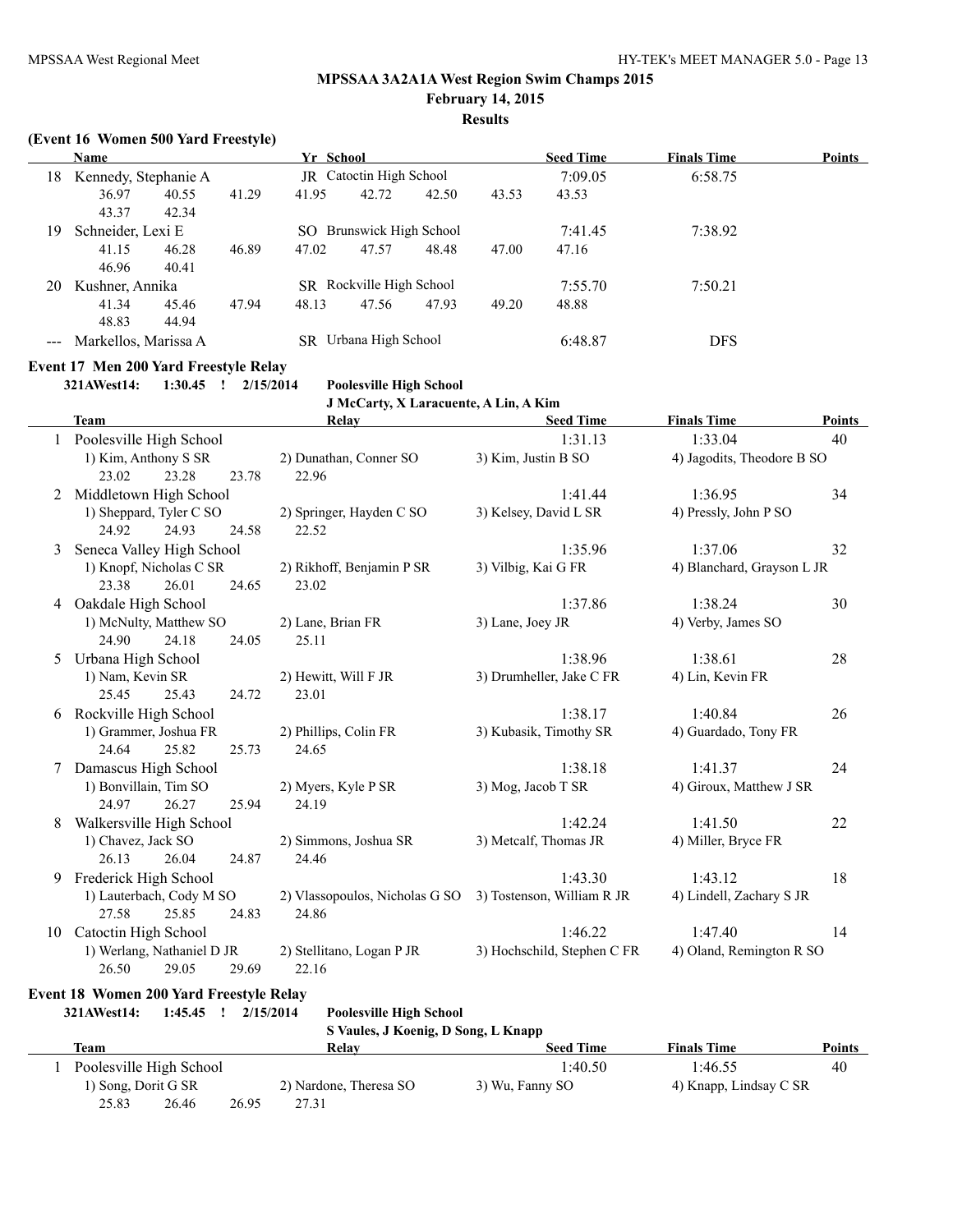#### **February 14, 2015 Results**

## **(Event 18 Women 200 Yard Freestyle Relay)**

|    | <b>Team</b>                                           | Relay                              | <b>Seed Time</b>           | <b>Finals Time</b>        | <b>Points</b> |
|----|-------------------------------------------------------|------------------------------------|----------------------------|---------------------------|---------------|
|    | Frederick High School                                 |                                    | 1:50.62                    | 1:50.09                   | 34            |
|    | 1) Kokoski, Michaela A SR<br>27.98<br>28.28<br>27.26  | 2) Chamblee, Kennedy M JR<br>26.57 | 3) Pellet, Isabella M FR   | 4) Biber, Bailey A JR     |               |
| 3  | Seneca Valley High School                             |                                    | 1:49.87                    | 1:50.17                   | 32            |
|    | 1) McCabe, Nicea K SO<br>28.64<br>28.07<br>27.60      | 2) Socha, Carly E SR<br>25.86      | 3) Montau, Hannah J FR     | 4) O'Connor, Birgitt E JR |               |
| 4  | Oakdale High School                                   |                                    | 1:49.49                    | 1:50.44                   | 30            |
|    | 1) Gilmer, Sydney SR<br>28.15<br>28.65<br>27.37       | 2) Smith, Mandy SO<br>26.27        | 3) Burrow, Christie SR     | 4) Verby, Maddy SO        |               |
| 5  | Damascus High School                                  |                                    | 1:56.64                    | 1:51.16                   | 28            |
|    | 1) Williams, Marin E JR<br>27.27<br>29.78<br>27.24    | 2) Quade, Savannah D JR<br>26.87   | 3) Holt, Julia E SR        | 4) Betts, Courtney A SR   |               |
| 6  | Walkersville High School                              |                                    | 1:51.20                    | 1:52.37                   | 26            |
|    | 1) Neher, Alyssa JR<br>27.87<br>32.18<br>23.68        | 2) Shayuth, Jessica SR<br>28.64    | 3) Neher, Kayla JR         | 4) Plum, Kaitlin JR       |               |
|    | Urbana High School                                    |                                    | 1:51.52                    | 1:54.32                   | 24            |
|    | 1) Morris, Adrianna L SO<br>28.47<br>27.87<br>29.62   | 2) Besch, Erin R SR<br>28.36       | 3) Markellos, Marissa A SR | 4) Nickerson, Ayla B JR   |               |
|    | Rockville High School                                 |                                    | 1:55.94                    | 2:03.55                   | 22            |
|    | 1) Walker, Anna SR<br>38.67<br>29.73<br>26.16         | 2) Burt, Samantha SO<br>28.99      | 3) Eckenrode, Julia FR     | 4) Lyhus, Claire FR       |               |
| 9  | Catoctin High School                                  |                                    | 2:05.76                    | 2:09.44                   | 18            |
|    | 1) Kennedy, Stephanie A JR<br>31.49<br>32.40<br>35.35 | 2) Sellers, Caitlyn M JR<br>30.20  | 3) Stafford, Kelsey R SR   | 4) Seiss, Jenna M SR      |               |
| 10 | <b>Brunswick High School</b>                          |                                    | 2:08.94                    | 2:22.07                   | 14            |
|    | 1) Grisez, Jessica D SR<br>27.12<br>38.81<br>43.43    | 2) Mongold, Brittany L JR<br>32.71 | 3) White, Allie D SO       | 4) Schneider, Lexi E SO   |               |
|    | Middletown High School                                |                                    | 1:55.20                    | <b>DQ</b>                 |               |
|    | 1) Cornell, Sophia E SR<br>29.44<br>28.52<br>28.57    | 2) Tuten, Elizabeth V SR<br>27.64  | 3) Slusher, Kylie D JR     | 4) Burgess, Kayla E FR    |               |

#### **Event 19 Men 100 Yard Backstroke**

|    | 321AWest14:<br>54.06                 | 2/15/2014 | <b>Griffin Alaniz</b>       | <b>ROC</b>       |                    |        |
|----|--------------------------------------|-----------|-----------------------------|------------------|--------------------|--------|
|    | <b>Name</b>                          |           | Yr School                   | <b>Seed Time</b> | <b>Finals Time</b> | Points |
|    | Alaniz, Griffin<br>26.43<br>26.78    |           | JR Rockville High School    | 51.04            | 53.21!             | 20     |
| 2  | Oland, Remington R<br>26.78<br>27.38 |           | SO Catoctin High School     | 54.70            | 54.16              | 17     |
| 3  | Tolino, Christian<br>27.93<br>29.20  |           | FR Oakdale High School      | 57.54            | 57.13              | 16     |
| 4  | Nedwick, Robbie D<br>27.87<br>30.43  |           | SO Brunswick High School    | 58.51            | 58.30              | 15     |
| 5. | Van Nevel, John P<br>28.41<br>30.28  |           | SR Poolesville High School  | 55.43            | 58.69              | 14     |
| 6  | Miller, Bryce<br>31.44<br>29.19      |           | FR Walkersville High School | 1:02.94          | 1:00.63            | 13     |
|    | An, William<br>29.25<br>31.73        |           | SR Poolesville High School  | 58.22            | 1:00.98            | 12     |
| 8  | Lindell, Zachary S<br>29.78<br>31.54 |           | JR Frederick High School    | 1:01.04          | 1:01.32            | 11     |
| 9  | McNulty, Matthew<br>32.01<br>30.29   |           | SO Oakdale High School      | 1:02.39          | 1:02.30            | 9      |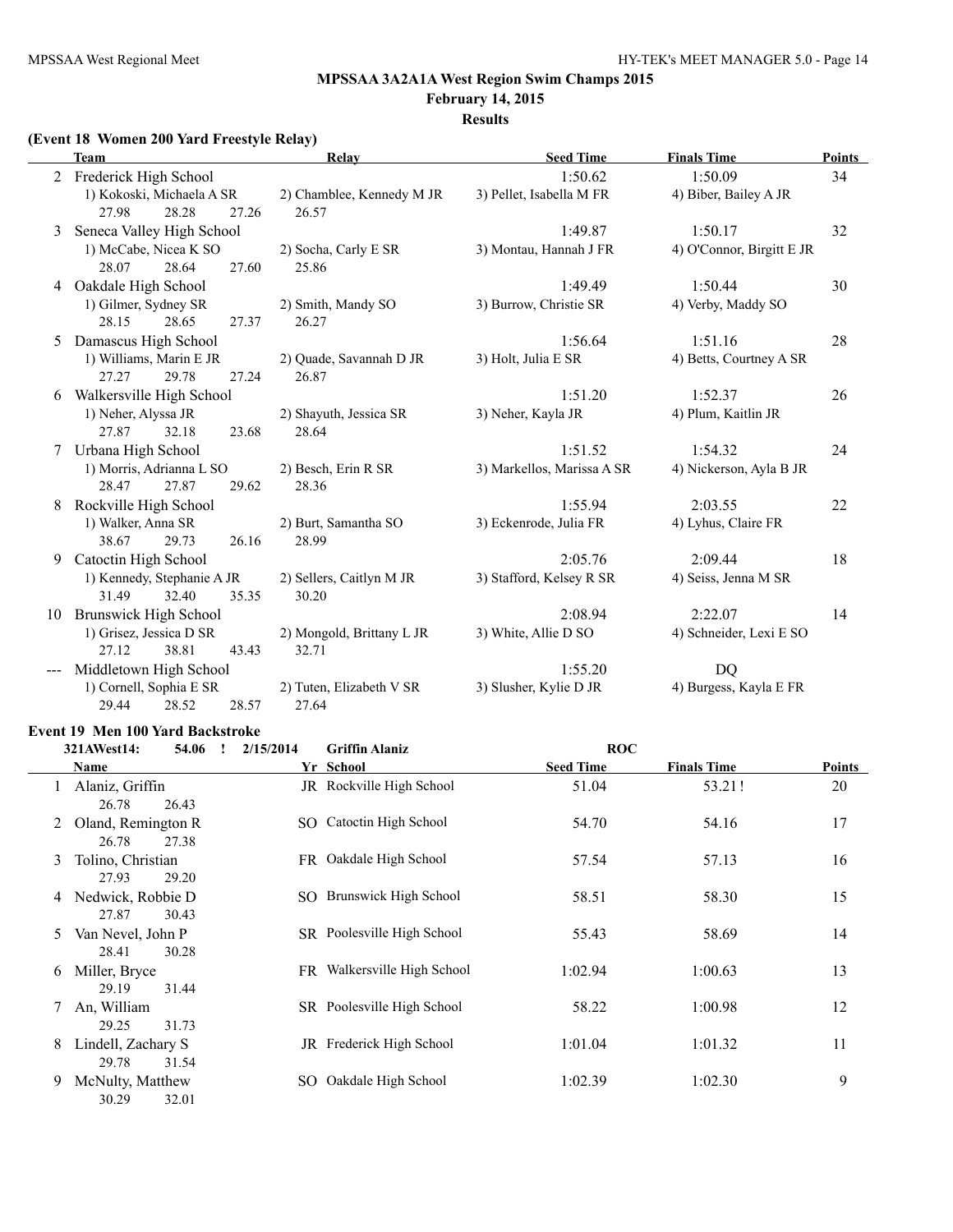#### **Results**

## **(Event 19 Men 100 Yard Backstroke)**

|    | Name                                   | Yr School                    | <b>Seed Time</b> | <b>Finals Time</b> | Points         |
|----|----------------------------------------|------------------------------|------------------|--------------------|----------------|
| 10 | Whitmeyer, Brady H<br>30.77<br>32.70   | JR Damascus High School      | 1:01.78          | 1:03.47            | 7              |
| 11 | Phillips, Colin<br>31.68<br>32.35      | FR Rockville High School     | 1:01.00          | 1:04.03            | 6              |
| 12 | McCabe, Elijah D<br>32.13<br>34.80     | JR Seneca Valley High School | 1:07.13          | 1:06.93            | 5              |
| 13 | Roumeliotis, Alex M<br>33.15<br>33.95  | SR Middletown High School    | 1:10.35          | 1:07.10            | 4              |
| 14 | Zhang, Ryan F<br>32.38<br>35.70        | FR Urbana High School        | 1:08.84          | 1:08.08            | 3              |
| 15 | Hoffman, Max<br>32.92<br>36.46         | FR Damascus High School      | 1:10.41          | 1:09.38            | $\overline{c}$ |
| 16 | Kokoski, Matthew R<br>32.88<br>36.56   | JR Frederick High School     | 1:09.76          | 1:09.44            | 1              |
| 17 | Drumheller, Jake C<br>33.63<br>36.51   | FR Urbana High School        | 1:08.44          | 1:10.14            |                |
| 18 | Leach, Ryan J<br>34.67<br>36.34        | JR Brunswick High School     | 1:10.65          | 1:11.01            |                |
| 19 | Aguilar-Barron, Lino<br>35.38<br>38.23 | JR Walkersville High School  | 1:12.31          | 1:13.61            |                |
| 20 | Roumeliotis, Matthew C                 | SO Middletown High School    | 1:16.24          | 1:15.44            |                |
| 21 | Duran, Gabriel E<br>38.68<br>41.55     | SR Seneca Valley High School | 1:24.84          | 1:20.23            |                |

#### **Event 20 Women 100 Yard Backstroke**

|    | 321AWest14:                  | 1:01.22<br>$\mathbf{I}$ | 2/18/2012 | <b>Chelsea N Vanderweele</b> | <b>NWD</b>       |                    |               |
|----|------------------------------|-------------------------|-----------|------------------------------|------------------|--------------------|---------------|
|    | Name                         |                         |           | Yr School                    | <b>Seed Time</b> | <b>Finals Time</b> | <b>Points</b> |
| 1  | Wantz, Justine<br>29.63      | 31.35                   |           | JR Walkersville High School  | 1:01.46          | 1:00.98!           | 20            |
|    | Wadding, Julia<br>30.49      | 32.10                   |           | JR Walkersville High School  | 1:02.59          | 1:02.59            | 17            |
| 3  | Lechner, Katarina T<br>31.14 | 31.95                   |           | FR Poolesville High School   | 1:00.80          | 1:03.09            | 16            |
| 4  | Baigal, Arona<br>31.44       | 33.03                   |           | SO Poolesville High School   | 1:02.63          | 1:04.47            | 15            |
| 5  | Gilmer, Sydney<br>31.82      | 32.79                   |           | SR Oakdale High School       | 1:05.25          | 1:04.61            | 14            |
| 6  | Langworthy, Anna L<br>32.95  | 34.73                   |           | JR Damascus High School      | 1:06.70          | 1:07.68            | 13            |
|    | Coleman, Ann C<br>32.76      | 34.96                   |           | SO Urbana High School        | 1:09.23          | 1:07.72            | 12            |
| 8  | Nelson, Samantha R<br>32.78  | 35.46                   |           | SR Frederick High School     | 1:08.73          | 1:08.24            | 11            |
| 9  | Stafford, Sophia A<br>33.13  | 35.97                   |           | FR Middletown High School    | 1:08.75          | 1:09.10            | 9             |
| 10 | Farrow, Chase A<br>33.87     | 35.43                   |           | SR Middletown High School    | 1:08.72          | 1:09.30            | $\sqrt{ }$    |
| 11 | Quade, Savannah D<br>34.77   | 36.17                   |           | JR Damascus High School      | 1:11.97          | 1:10.94            | 6             |
| 12 | Kokoski, Michaela A<br>34.92 | 37.15                   |           | SR Frederick High School     | 1:12.09          | 1:12.07            | 5             |
| 13 | Nickerson, Ayla B<br>35.95   | 38.16                   |           | JR Urbana High School        | 1:12.39          | 1:14.11            | 4             |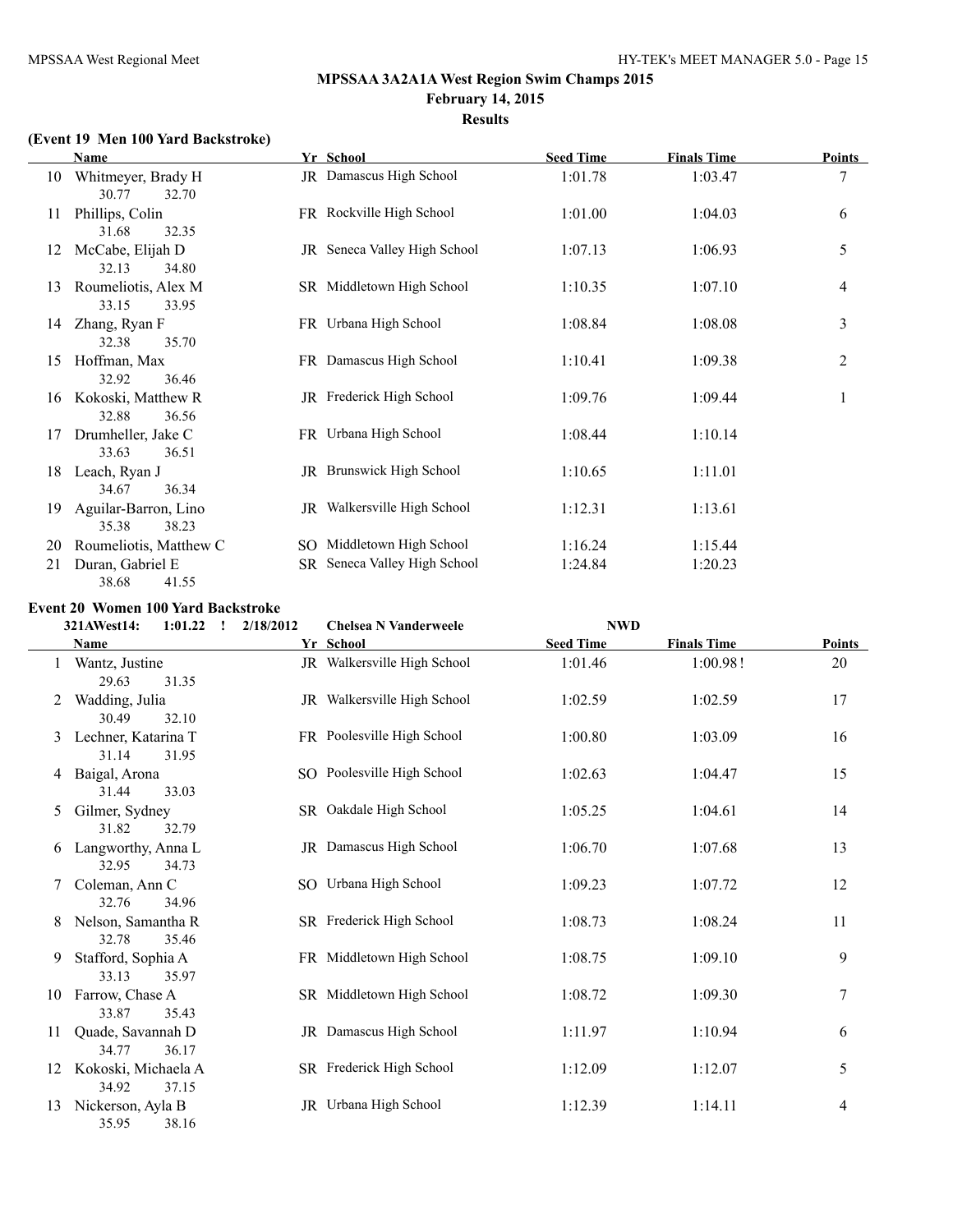## **Results**

#### **(Event 20 Women 100 Yard Backstroke)**

|    | <b>Name</b>                            |    | Yr School                           | <b>Seed Time</b> | <b>Finals Time</b> | Points |
|----|----------------------------------------|----|-------------------------------------|------------------|--------------------|--------|
| 14 | Seiss, Jenna M<br>38.06<br>36.15       |    | SR Catoctin High School             | 1:13.65          | 1:14.21            | 3      |
| 15 | Velez, Sara C<br>36.28<br>38.49        |    | SO Seneca Valley High School        | 1:14.18          | 1:14.77            | 2      |
| 16 | Schrock, Allison L<br>36.62<br>39.25   |    | <b>JR</b> Seneca Valley High School | 1:16.02          | 1:15.87            |        |
| 17 | Courtney, Jacqueline<br>40.32<br>36.88 |    | SR Oakdale High School              | 1:15.26          | 1:17.20            |        |
| 18 | Toussaint, Eileen                      |    | FR Rockville High School            | 1:21.88          | 1:26.82            |        |
| 19 | Chaisson, Tara<br>47.18<br>41.74       |    | SR Wheaton High School              | 1:30.81          | 1:28.92            |        |
|    | Bargeski, Rachel                       | JR | Rockville High School               | 1:28.72          | <b>DFS</b>         |        |

# **Event 21 Men 100 Yard Breaststroke**<br>221 AWest 14: **1:02.88** 1 2/16/20

|    | 321AWest14:                              | $1:02.88$ $\qquad$ $2/16/2013$ | <b>Ryan J O'Leary</b>        | <b>DAM</b>       |                    |                |
|----|------------------------------------------|--------------------------------|------------------------------|------------------|--------------------|----------------|
|    | Name                                     |                                | Yr School                    | <b>Seed Time</b> | <b>Finals Time</b> | <b>Points</b>  |
|    | 1 O'Leary, Ryan J<br>29.26<br>32.63      |                                | JR Damascus High School      | 59.57            | 1:01.89!           | 20             |
|    | 2 Bolesta, Logan<br>29.11<br>33.70       |                                | SO Oakdale High School       | 1:04.50          | 1:02.81!           | 17             |
|    | 3 Kaplan, Benjamin<br>30.12<br>32.83     |                                | SO Poolesville High School   | 1:01.10          | 1:02.95            | 16             |
| 4  | Maggio, Tyler S<br>29.93<br>33.81        |                                | JR Damascus High School      | 1:03.27          | 1:03.74            | 15             |
| 5  | Vilbig, Kai G<br>30.92<br>34.26          |                                | FR Seneca Valley High School | 1:04.84          | 1:05.18            | 14             |
|    | 6 Mood, Collin<br>31.97<br>36.61         |                                | FR Oakdale High School       | 1:07.62          | 1:08.58            | 13             |
|    | 7 Martinez, Tristen J<br>31.59<br>37.75  |                                | SR Middletown High School    | 1:09.85          | 1:09.34            | 12             |
| 8. | Song, Kevin<br>32.74<br>37.29            |                                | FR Poolesville High School   | 1:08.32          | 1:10.03            | 11             |
| 9. | Abel, Edward W<br>32.62<br>38.98         |                                | JR Urbana High School        | 1:09.09          | 1:11.60            | 9              |
|    | 10 Smith, Andrew P<br>34.61<br>39.30     |                                | SR Frederick High School     | 1:15.25          | 1:13.91            | $\tau$         |
|    | 11 Kelsey, David L<br>34.77<br>39.64     |                                | SR Middletown High School    | 1:13.63          | 1:14.41            | 6              |
|    | 12 Briske, Dylan<br>36.42<br>38.81       |                                | SR Walkersville High School  | 1:16.10          | 1:15.23            | 5              |
|    | 13 Soldavini, Scott<br>34.37<br>41.69    |                                | SO Rockville High School     | 1:14.32          | 1:16.06            | $\overline{4}$ |
|    | 14 Drumheller, Sam C<br>36.32<br>41.71   |                                | JR Urbana High School        | 1:18.00          | 1:18.03            | $\mathfrak{Z}$ |
|    | 15 Stellitano, Logan P<br>36.39<br>42.13 |                                | JR Catoctin High School      | 1:21.10          | 1:18.52            | $\overline{c}$ |
|    | 16 Green, Tanner<br>41.90<br>37.52       |                                | SR Walkersville High School  | 1:20.24          | 1:19.42            | $\mathbf{1}$   |
| 17 | Sweeney, Ryan A                          |                                | SO Frederick High School     | 1:18.48          | 1:19.51            |                |
|    | 18 Leach, Ryan J<br>43.69<br>36.90       |                                | JR Brunswick High School     | 1:22.98          | 1:20.59            |                |
|    | 19 Su, Len<br>44.36<br>37.13             |                                | JR Seneca Valley High School | 1:20.01          | 1:21.49            |                |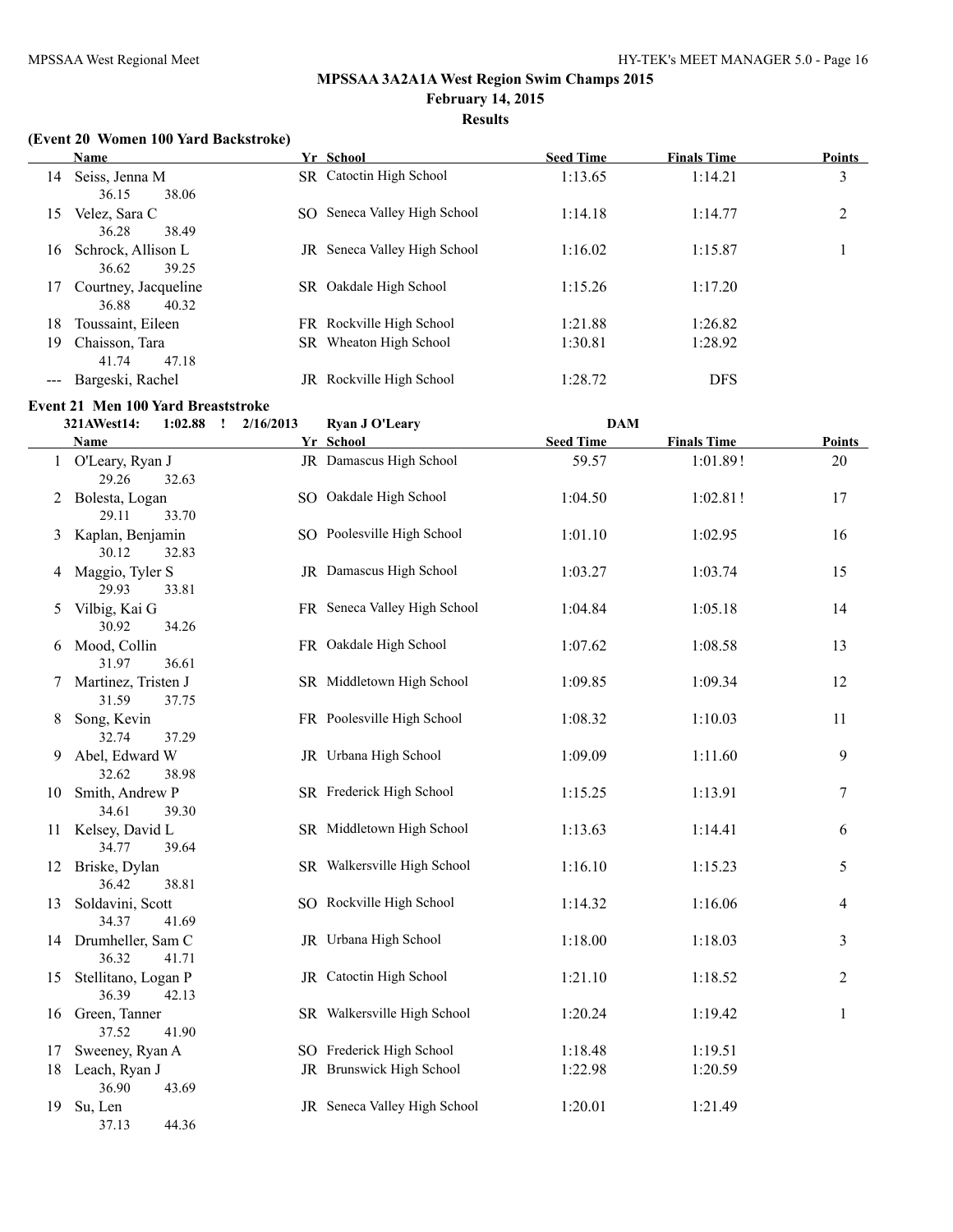**February 14, 2015**

## **Results**

#### **(Event 21 Men 100 Yard Breaststroke)**

| Name              | Yr School                      | <b>Seed Time</b> | <b>Finals Time</b><br><b>Points</b> |  |
|-------------------|--------------------------------|------------------|-------------------------------------|--|
| 20 Dols, Anthony  | SO Rockville High School       | 1:22.57          | 1:22.86                             |  |
| 38.38<br>44.48    |                                |                  |                                     |  |
| 21 Myers, Macks W | <b>JR</b> Catoctin High School | 1:28.21          | 1:26.45                             |  |
| 39.60<br>46.85    |                                |                  |                                     |  |

# **Event 22 Women 100 Yard Breaststroke**<br>321 AWest 14: **1.08 12 1.08/2012**

|    | 321AWest14:<br>$1:08.12$ : $2/18/2012$                  | Diana B Hanson               | POO              |                    |                |
|----|---------------------------------------------------------|------------------------------|------------------|--------------------|----------------|
|    | Name                                                    | Yr School                    | <b>Seed Time</b> | <b>Finals Time</b> | <b>Points</b>  |
|    | 1 Updegraff, Molly<br>33.57<br>36.49                    | SR Walkersville High School  | 1:10.90          | 1:10.06            | 20             |
|    | 2 Cummings, Kimmy M<br>34.37<br>37.37                   | JR Urbana High School        | 1:12.23          | 1:11.74            | 17             |
|    | 3 Vaules, Sayaka H<br>34.37<br>38.14                    | JR Poolesville High School   | 1:09.79          | 1:12.51            | 16             |
|    | 4 Corcoran, Raegan A<br>39.06<br>35.84                  | JR Middletown High School    | 1:14.35          | 1:14.90            | 15             |
|    | 5 Nardone, Theresa<br>36.16<br>38.77                    | SO Poolesville High School   | 1:13.79          | 1:14.93            | 14             |
|    | 6 Neher, Alyssa<br>35.23<br>40.93                       | JR Walkersville High School  | 1:18.26          | 1:16.16            | 13             |
|    | 7 Edsall, Olivia M<br>36.74<br>40.79                    | JR Middletown High School    | 1:20.30          | 1:17.53            | 12             |
| 8  | Morris, Adrianna L<br>37.15<br>41.33                    | SO Urbana High School        | 1:19.88          | 1:18.48            | 11             |
| 9  | Betancourt, Mikayla<br>36.96<br>41.78                   | SO Oakdale High School       | 1:16.94          | 1:18.74            | 9              |
|    | 10 McCabe, Nicea K<br>36.98<br>42.84                    | SO Seneca Valley High School | 1:18.00          | 1:19.82            | 7              |
| 11 | Hurley-Novatny, Amelia<br>38.23<br>42.12                | SR Rockville High School     | 1:22.70          | 1:20.35            | 6              |
|    | 12 Holt, Julia E<br>38.40<br>43.30                      | SR Damascus High School      | 1:19.71          | 1:21.70            | 5              |
|    | 13 Byrnes, Jamie<br>39.42<br>43.48                      | SO Damascus High School      | 1:23.47          | 1:22.90            | $\overline{4}$ |
|    | 14 Spadaro, Anna<br>46.33<br>40.51                      | FR Oakdale High School       | 1:28.29          | 1:26.84            | 3              |
|    | 15 Rossman, Allison G<br>41.03<br>46.15                 | FR Frederick High School     | 1:28.53          | 1:27.18            | $\overline{c}$ |
|    | 16 Coffman, Miah R<br>47.66                             | FR Seneca Valley High School | 1:28.75          | 1:28.11            | $\mathbf{1}$   |
| 17 | 40.45<br>Kushner, Alexandra                             | FR Rockville High School     | 1:30.59          | 1:30.92            |                |
| 18 | 42.50<br>48.42<br>Karl, Catherine A<br>41.60<br>49.54   | SO Frederick High School     | 1:33.22          | 1:31.14            |                |
| 19 | Beckett, Angela N<br>46.94<br>51.32                     | JR Catoctin High School      | 1:36.53          | 1:38.26            |                |
| 20 | Barth, Hannah M                                         | SR Catoctin High School      | 1:43.76          | 1:39.53            |                |
| 21 | 47.64<br>51.89<br>Reside, Sarah                         | SO Wheaton High School       | 1:48.62          | 1:48.77            |                |
| 22 | 50.89<br>57.88<br>Chatterjee, Priya<br>51.17<br>1:01.23 | JR Wheaton High School       | 1:47.61          | 1:52.40            |                |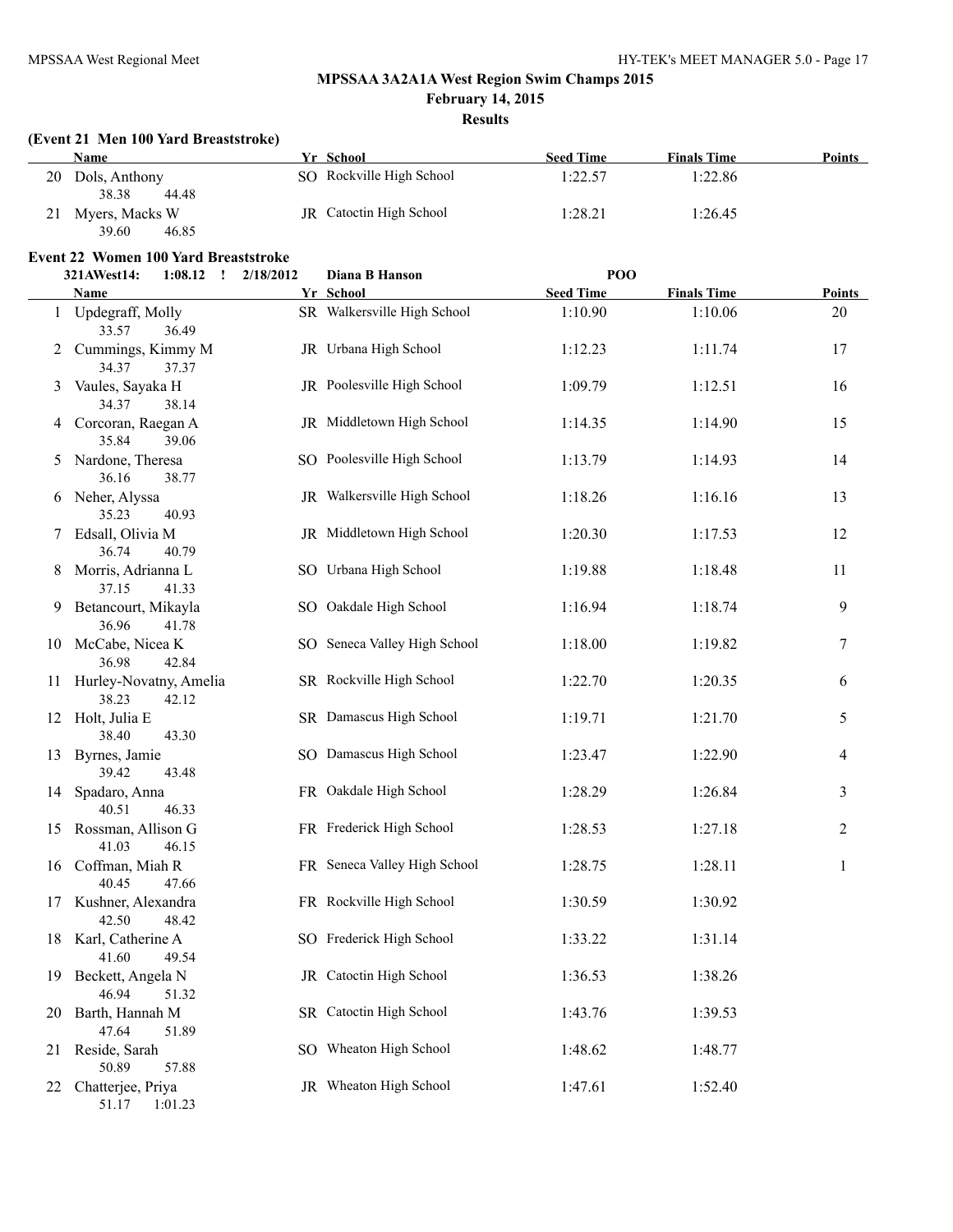## **February 14, 2015**

**Results**

## **Event 23 Men 400 Yard Freestyle Relay**

|    | 321AWest14:<br>$3:19.66$ ! | <b>Poolesville High School</b><br>2/15/2014 |                             |                                     |
|----|----------------------------|---------------------------------------------|-----------------------------|-------------------------------------|
|    |                            | P Krisko, A Kim, X Laracuente, A Lin        |                             |                                     |
|    | <b>Team</b>                | Relay                                       | <b>Seed Time</b>            | <b>Finals Time</b><br><b>Points</b> |
|    | 1 Poolesville High School  |                                             | 3:21.07                     | 3:30.04<br>40                       |
|    | 1) Kim, Anthony S SR       | 2) Jagodits, Theodore B SO                  | 3) Kim, Justin B SO         | 4) Lippe, Ross P SR                 |
|    | 52.17<br>25.04<br>24.19    | 50.88<br>25.54<br>53.59                     | 25.71<br>53.40              |                                     |
| 2  | Damascus High School       |                                             | 3:34.16                     | 3:36.87<br>34                       |
|    | 1) Whitmeyer, Brady H JR   | 2) Bonvillain, Tim SO                       | 3) Maggio, Tyler S JR       | 4) O'Leary, Ryan J JR               |
|    | 26.43<br>55.66<br>26.49    | 55.11<br>25.38<br>53.11                     | 24.73<br>52.99              |                                     |
| 3  | Oakdale High School        |                                             | 3:37.60                     | 3:40.36<br>32                       |
|    | 1) White, Addison JR       | 2) Verby, James SO                          | 3) Tolino, Christian FR     | 4) Bolesta, Logan SO                |
|    | 27.47<br>57.06<br>26.14    | 55.51<br>24.58<br>52.49                     | 25.90<br>55.30              |                                     |
|    | 4 Urbana High School       |                                             | 3:41.70                     | 3:41.15<br>30                       |
|    | 1) Drumheller, Sam C JR    | 2) Hewitt, Will F JR                        | 3) Nam, Kevin SR            | 4) Lin, Kevin FR                    |
|    | 27.95<br>58.22<br>26.68    | 58.00<br>26.07<br>55.25                     | 24.06<br>49.68              |                                     |
| 5  | Middletown High School     |                                             | 3:36.95                     | 28<br>3:41.88                       |
|    | 1) Sheppard, Tyler C SO    | 2) Roumeliotis, Alex M SR                   | 3) Springer, Hayden C SO    | 4) Pressly, John P SO               |
|    | 26.92<br>57.85<br>27.50    | 16.38<br>57.71<br>57.37                     | 23.49<br>48.95              |                                     |
| 6  | Rockville High School      |                                             | 3:27.51                     | 3:46.31<br>26                       |
|    | 1) Guardado, Tony FR       | 2) Glod, Nathaniel SO                       | 3) Phillips, Colin FR       | 4) Alaniz, Griffin JR               |
|    | 26.98<br>56.29<br>28.06    | 59.45<br>15.80<br>59.88                     | 23.71<br>50.69              |                                     |
|    | 7 Walkersville High School |                                             | 3:46.61                     | 3:48.46<br>24                       |
|    | 1) Chavez, Jack SO         | 2) Simmons, Joshua SR                       | 3) Metcalf, Thomas JR       | 4) Miller, Bryce FR                 |
|    | 1:00.61<br>27.53<br>29.55  | 26.59<br>58.41<br>56.13                     | 25.12<br>53.31              |                                     |
|    | Frederick High School      |                                             | 3:50.89                     | 3:50.42<br>22                       |
|    | 1) Park, Joshua S SR       | 2) Vlassopoulos, Nicholas G SO              | 3) Tostenson, William R JR  | 4) Lindell, Zachary S JR            |
|    | 28.72<br>1:00.46<br>28.74  | 1:00.75<br>25.94<br>55.89                   | 25.28<br>53.32              |                                     |
| 9  | Seneca Valley High School  |                                             | 4:04.29                     | 4:10.03<br>18                       |
|    | 1) Gonzalez, Kevin I SR    | 2) Duran, Gabriel E SR                      | 3) Bogren, Riley W SR       | 4) McCabe, Elijah D JR              |
|    | 27.17<br>58.84<br>28.84    | 1:03.18<br>31.91<br>1:08.01                 | 1:00.00<br>28.36            |                                     |
| 10 | Catoctin High School       |                                             | 4:10.36                     | 4:18.93<br>14                       |
|    | 1) Werlang, Nathaniel D JR | 2) Stellitano, Logan P JR                   | 3) Hochschild, Stephen C FR | 4) Oland, Remington R SO            |
|    | 28.56<br>1:00.57<br>35.24  |                                             | 50.44<br>23.92              |                                     |
|    | Wheaton High School        |                                             | 4:13.72                     | <b>NS</b>                           |
|    | 1) Alvarado, Wilmer JR     | 2) Bearman, Evan SO                         | 3) Ferreira, Rafael SR      | 4) Nyerges, Alan SO                 |

#### **Event 24 Women 400 Yard Freestyle Relay**

**321AWest14: 3:47.43 ! 2/18/2012 Poolesville High School**

**L Knapp, C Lip, D Hanson, D Song** 

|  | L Knapp, C Jin, D Hanson, D Song |  |
|--|----------------------------------|--|
|  |                                  |  |

|   | Team                       |                          |       | <b>Relay</b>           |                    | <b>Seed Time</b>        |                        | <b>Finals Time</b>        | <b>Points</b>          |    |
|---|----------------------------|--------------------------|-------|------------------------|--------------------|-------------------------|------------------------|---------------------------|------------------------|----|
|   | 1 Poolesville High School  |                          |       |                        |                    |                         |                        | 3:39.86                   | 3:49.53                | 40 |
|   | 1) Song, Dorit G SR        |                          |       | 2) Vaules, Sayaka H JR |                    |                         | 3) Knapp, Lindsay C SR | 4) Lechner, Katarina T FR |                        |    |
|   | 26.64                      | 55.29                    | 27.61 | 58.30                  | 28.05              | 58.44                   | 27.64                  | 57.50                     |                        |    |
|   | 2 Walkersville High School |                          |       |                        |                    |                         |                        | 3:50.79                   | 3:54.35                | 34 |
|   | 1) Wadding, Julia JR       |                          |       | 2) Plum, Kaitlin JR    |                    |                         | 3) Wantz, Justine JR   |                           | 4) Updegraff, Molly SR |    |
|   | 27.98                      | 58.03                    | 29.51 | 1:01.28                | 27.39              | 57.74                   | 26.54                  | 57.30                     |                        |    |
|   | 3 Urbana High School       |                          |       |                        |                    |                         |                        | 3:53.04                   | 3:58.22                | 32 |
|   |                            | 1) Morris, Adrianna L SO |       | 2) Coleman, Ann C SO   |                    | 3) Cummings, Kimmy M JR |                        | 4) Williams, Jessie D SO  |                        |    |
|   | 29.74                      | 1:01.52                  | 28.48 | 1:00.32                | 28.37              | 1:00.23                 | 26.65                  | 56.15                     |                        |    |
| 4 | Oakdale High School        |                          |       |                        |                    |                         |                        | 3:58.43                   | 4:05.27                | 30 |
|   | 1) Gilmer, Sydney SR       |                          |       |                        | 2) Smith, Mandy SO |                         |                        | 3) Burrow, Christie SR    | 4) Verby, Maddy SO     |    |
|   | 29.69                      | 1:01.63                  | 29.66 | 1:02.45                | 29.12              | 1:00.72                 | 28.75                  | 1:00.47                   |                        |    |